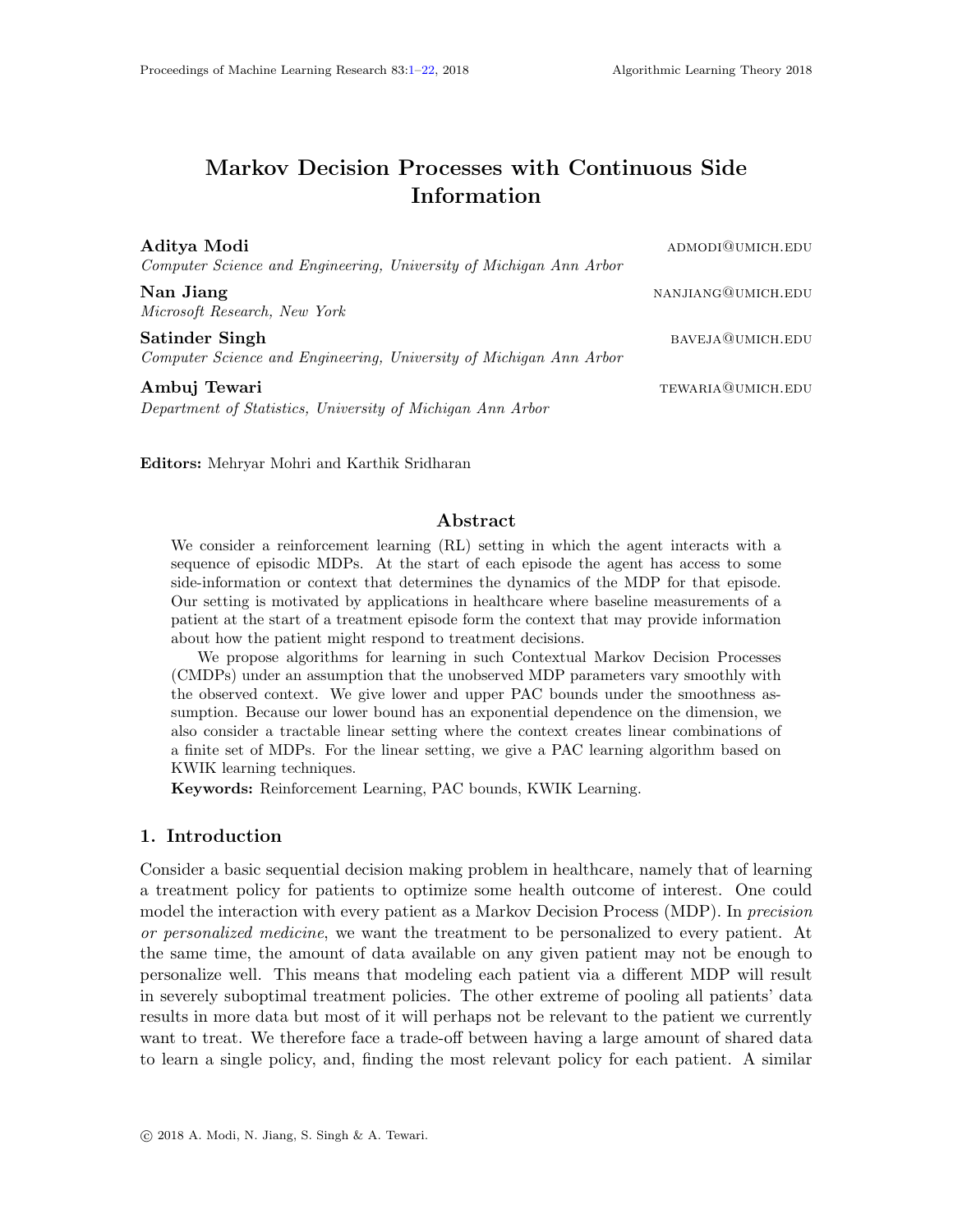trade-off occurs in other applications in which the agent's environment involves humans, such as in online tutoring and web advertising.

A key observation is that in many personalized decision making scenarios, some side information is available about individuals which might help in designing personalized policies and also help pool the interaction data across the right subsets of individuals. Examples of such data include laboratory data or medical history of patients in healthcare, user profiles or history logs in web advertising, and student profiles or historical scores in online tutoring. Access to such side information should allow learning of better policies even with a limited amount of interaction with individual users. We refer to this side-information as *context* and adopt an augmented model called Contextual Markov Decision Process (CMDP) proposed by [Hallak et al.](#page-12-0) [\(2015\)](#page-12-0). We assume that contexts are fully observed and available before the interaction starts for each new MDP.<sup>[1](#page-1-0)</sup>

In this paper we study the sample complexity of learning in CMDPs when contexts can potentially be generated adversarially. We consider two concrete settings of learning in a CMDP with continuous contexts. In the first setting, the individual MDPs vary in an arbitrary but smooth manner with the contexts, and we propose our Cover-Rmax algorithm in Section [3](#page-2-0) with PAC (Probably Approximately Correct) bounds. The innate hardness of learning in this general case is captured by our lower bound construction in Section [3.1.](#page-5-0) To show that it is possible to achieve significantly better sample complexity in more structured CMDPs, we consider another setting where contexts create linear combinations of a finite set of fixed but unknown MDPs. We use the KWIK (Knows What It Knows) framework to devise the KWIK LR-Rmax algorithm in Section [4](#page-6-0) and also provide a PAC upper bound for the algorithm.

### 2. Contextual Markov Decision Process

In this section, we describe the problem formulation, followed by the interaction protocol between the environment and the learner. We also introduce the criterion used to judge learning algorithms in our setting.

#### 2.1. Problem setup and notation

We start with basic definitions and notations, and then introduce the contextual case.

**Definition 1 (Markov Decision Processes)** A Markov Decision Process (MDP) is defined as a tuple  $(S, \mathcal{A}, p(\cdot|\cdot,\cdot), r(\cdot,\cdot), \mu)$  where S is the state space and A is the action space;  $p(s'|s, a)$  defines the transition probability function for a tuple  $(s, a, s')$  where  $s, s' \in \mathcal{S}, a \in \mathcal{A}$ ; and  $\mu$  defines the initial state distribution for the MDP.

We consider episodic MDPs with fixed horizon H. For each episode, an initial state  $s_0$  is observed according to the distribution  $\mu$  and afterwards, for  $0 \leq h \leq H$ , the agent chooses an action  $a_h = \pi_h(s_h)$  according to a (non-stationary) policy  $\pi$ . There is a reward  $r_h$  and then a next state  $s_{h+1}$  according to the reward and the transition functions. The value for

<span id="page-1-0"></span><sup>1.</sup> [Hallak et al.](#page-12-0) [\(2015\)](#page-12-0) assumes latent contexts, which results in significant differences from our work in application scenarios, required assumptions, and results. See detailed discussion in Section [5.](#page-10-0)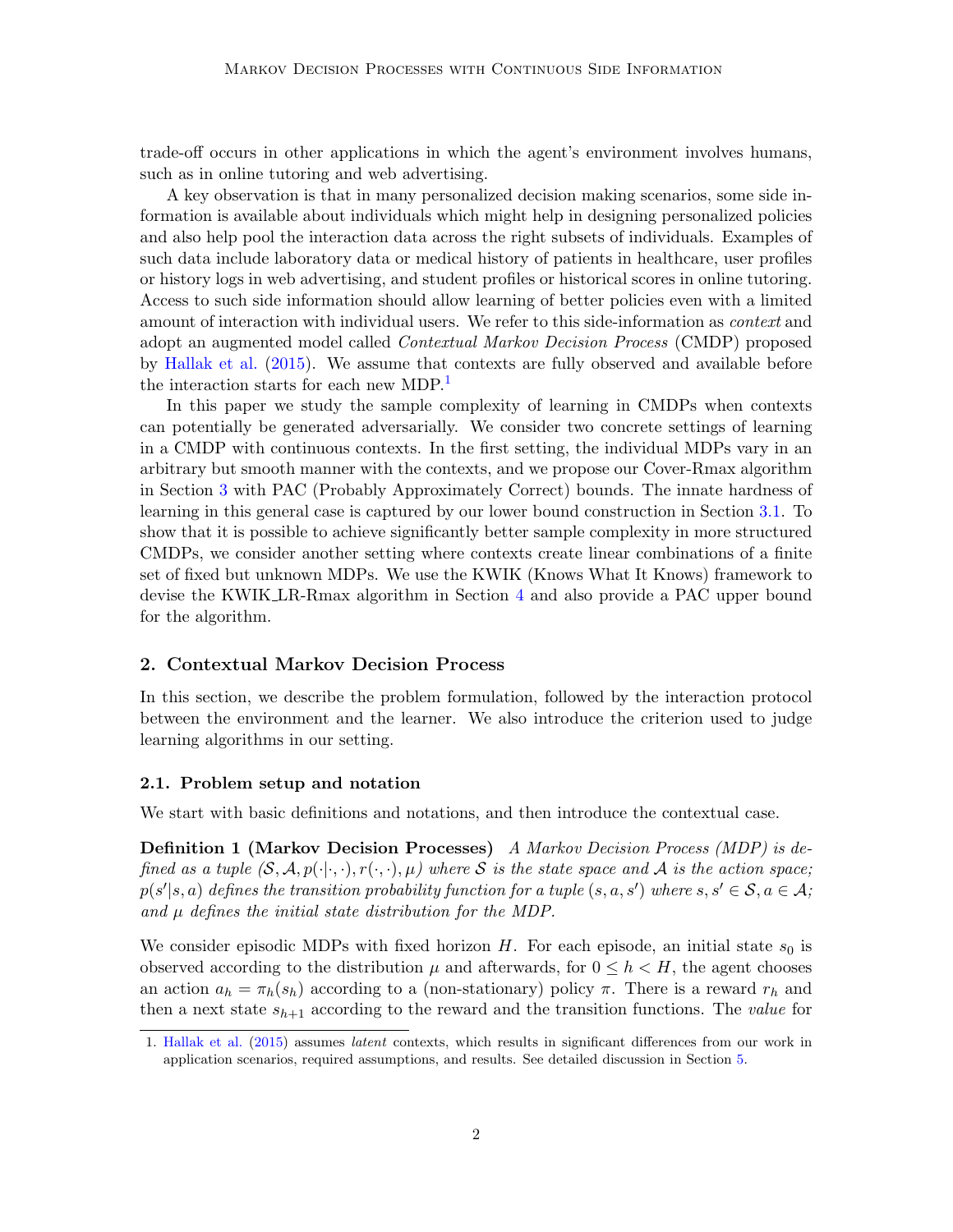policy  $\pi$  is defined as follows:

<span id="page-2-1"></span>
$$
V_M^{\pi} = \mathbb{E}_{s_0 \sim \mu, M, \pi} \left[ \frac{1}{H} \sum_{h=0}^{H-1} r(s_h, \pi_h(s_h)) \right].
$$
 (1)

An optimal policy  $\pi^*$  is one that achieves the largest possible value (called optimal value and denoted  $V_M^*$ ). Next we introduce the contextual model, inspired by [Hallak et al.](#page-12-0) [\(2015\)](#page-12-0):

**Definition 2 (Contextual MDP)** A contextual Markov Decision Process (CMDP) is defined as a tuple  $(C, S, A, M)$  where C is the context space (assumed to lie in some Euclidean space), S is the state space, and A is the action space. M is a function which maps a context  $c \in \mathcal{C}$  to MDP parameters  $\mathcal{M}(c) = \{p^c(\cdot|\cdot,\cdot), r^c(\cdot,\cdot), \mu^c(\cdot)\}.$ 

The MDP for a context c is denoted by  $M<sup>c</sup>$ . For simplification, the initial state distribution is assumed to be the same irrespective of the context and rewards are assumed to be bounded between 0 and 1. We denote  $|\mathcal{S}|, |\mathcal{A}|$  by S, A respectively. We also assume that the context space is bounded, and for any  $c \in \mathcal{C}$  the  $\ell_2$  norm of c is upper bounded by some constant.

#### 2.2. Protocol and Efficiency Criterion

We consider the online learning scenario with the following protocol: For  $t = 1, 2, \ldots$ :

- 1. Observe context  $c_t \in \mathcal{C}$ .
- 2. Choose a policy  $\pi_t$  (based on  $c_t$  and previous episodes).
- 3. Experience an episode in  $M^{c_t}$  using  $\pi_t$ .

The protocol does not make any distributional assumptions over the context sequence. Instead, the context sequence can be chosen in an arbitrary and potentially *adversarial* manner. A natural criteria for judging the efficiency of the algorithm is to look at the number of episodes where it performs sub-optimally. The main aim of the PAC analysis is to bound the number of episodes where  $V_{M^{c_t}}^{\pi_t} < V_{M^{c_t}}^* - \epsilon$ , i.e., the value of the algorithm's policy is not  $\epsilon$ -optimal [\(Dann and Brunskill,](#page-12-1) [2015\)](#page-12-1). Although, we do give PAC bounds for the Cover-Rmax algorithm given below, the reader should make note that, we have not made explicit attempts to achieve the tightest possible result. We use the Rmax [\(Brafman](#page-12-2) [and Tennenholtz,](#page-12-2) [2002\)](#page-12-2) algorithm as the base of our construction to handle explorationexploitation because of its simplicity. Our approach can also be combined with the other PAC algorithms [\(Strehl and Littman,](#page-13-0) [2008;](#page-13-0) [Dann and Brunskill,](#page-12-1) [2015\)](#page-12-1) for improved dependence on  $S$ ,  $A$  and  $H$ .

# <span id="page-2-0"></span>3. Cover-Rmax

<span id="page-2-2"></span>The key motivation for our contextual setting is that sharing information/data among different contexts might be helpful. A natural way to capture this is to assume that the MDPs corresponding to similar contexts will themselves be similar. This can be formalized by the following smoothness assumption: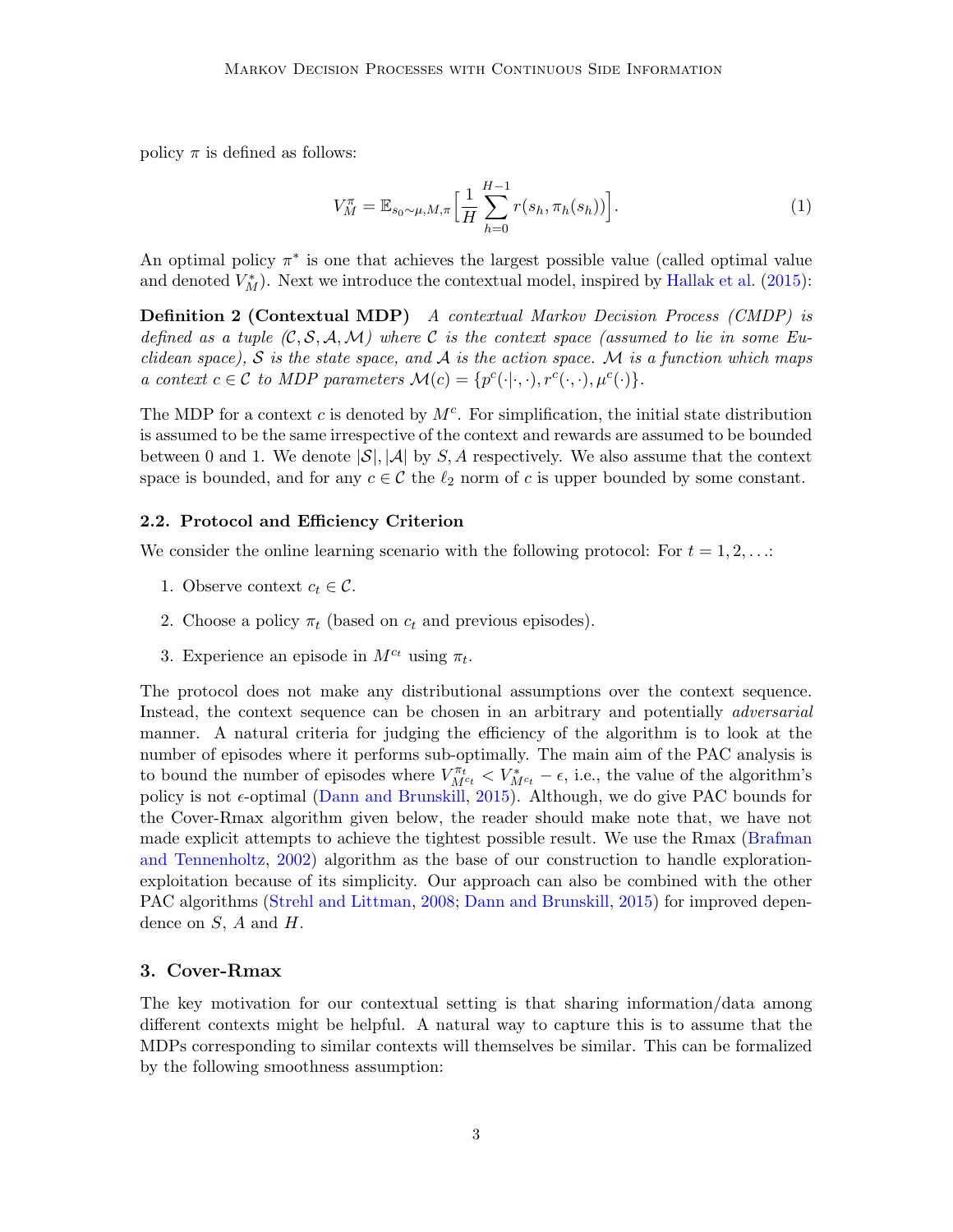**Definition 3 (Smoothness)** Given a CMDP  $(C, \mathcal{S}, \mathcal{A}, \mathcal{M})$  and a distance metric over the context space  $\phi(\cdot,\cdot)$ , if for any two contexts  $c_1, c_2 \in \mathcal{C}$ , we have the following constraints:

$$
||p^{c_1}(\cdot|s, a) - p^{c_2}(\cdot|s, a)||_1 \le L_p \phi(c_1, c_2)
$$
  

$$
|r^{c_1}(s, a) - r^{c_2}(s, a)| \le L_r \phi(c_1, c_2)
$$

then, the CMDP is referred as a smooth CMDP with smoothness parameters  $L_p$  and  $L_r$ .

Throughout the paper, the distance metric and the constants  $L_p$  and  $L_r$  are assumed to be known. This smoothness assumption allows us to use a modified version of Rmax [\(Brafman](#page-12-2) [and Tennenholtz,](#page-12-2) [2002\)](#page-12-2) and provide an analysis for smooth CMDPs similar to existing literature on PAC bounds in MDPs [\(Kearns and Singh,](#page-12-3) [2002;](#page-12-3) [Strehl et al.,](#page-13-1) [2009;](#page-13-1) [Strehl and](#page-13-0) [Littman,](#page-13-0) [2008\)](#page-13-0). Given the transition dynamics and the expected reward functions for each state-action pair in a finite MDP, computing the optimal policy is straightforward. The idea of Rmax is to distinguish the state-action pairs as known or unknown: a state-action pair is known if it has been visited enough number of times, so that the empirical estimates of reward and transition probabilities are near-accurate due to sufficient data. A state s becomes known when  $(s, a)$  is known for all actions a. Rmax then constructs an auxiliary MDP which encourages optimistic behaviour by assigning maximum reward (hence the name Rmax) to the remaining *unknown* states. The optimal policy in the auxiliary MDP ensures that one of the following must happen: 1) it achieves near-optimal value, or, 2) it visits unknown states and accumulates more information efficiently.

Formally, for a set of known states K, we define an (approximate) *induced MDP*  $M_K$ in the following manner. Let  $n(s, a)$  and  $n(s, a, s')$  denote the number of observations of state-action pair  $(s, a)$  and transitions  $(s, a, s')$  respectively. Also, let  $R(s, a)$  denote the total reward obtained from state-action pair  $(s, a)$ . For each  $s \in K$ , define the values

$$
p_{\hat{M}_K}(s'|s, a) = \frac{n(s, a, s')}{n(s, a)},
$$
  
\n
$$
r_{\hat{M}_K}(s, a) = R(s, a)/n(s, a).
$$
\n(2)

<span id="page-3-0"></span>For each  $s \notin K$ , define the values as  $p_{\hat{M}_K}(s'|s, a) = \mathbb{I}\lbrace s'=s \rbrace$  and  $r_{\hat{M}_K}(s, a) = 1$ .

Rmax uses the certainty equivalent policy computed for this induced MDP and performs balanced wandering [\(Kearns and Singh,](#page-12-3) [2002\)](#page-12-3) for unknown states. Balanced wandering ensures that all actions are tried equally and fairly for *unknown* states. Assigning maximum reward to the *unknown* states pushes the agent to visit these states and provides the necessary exploration impetus. The generic template of Rmax is given in Algorithm [1.](#page-4-0)

For the contextual case, there would be an infinite number of such MDPs. The idea behind our algorithm is that, close enough contexts can be grouped together and be considered as a single MDP. Utilizing the boundedness of the context space  $C$ , we can create a *cover* of C with finitely many balls  $B_r(o_i)$  of radius r centered at  $o_i \in \mathbb{R}^d$ . The bias introduced by ignoring the differences among the MDPs in the same ball can be controlled by tuning the radius r. Doing so allows us to pool together the data from all MDPs in a ball, so that we avoid the difficulty of infinite MDPs and instead only deal with finitely many of them. The size of the cover, i.e. the number of balls, can be measured by the notion of *covering* numbers (see Section 5.1 in [Wainwright](#page-13-2)  $(2017)$ ), defined as

$$
\mathcal{N}(\mathcal{C},r) = \min\{|\mathcal{Y}| \,:\, \mathcal{C} \subseteq \cup_{y \in \mathcal{Y}} B_r(y)\}.
$$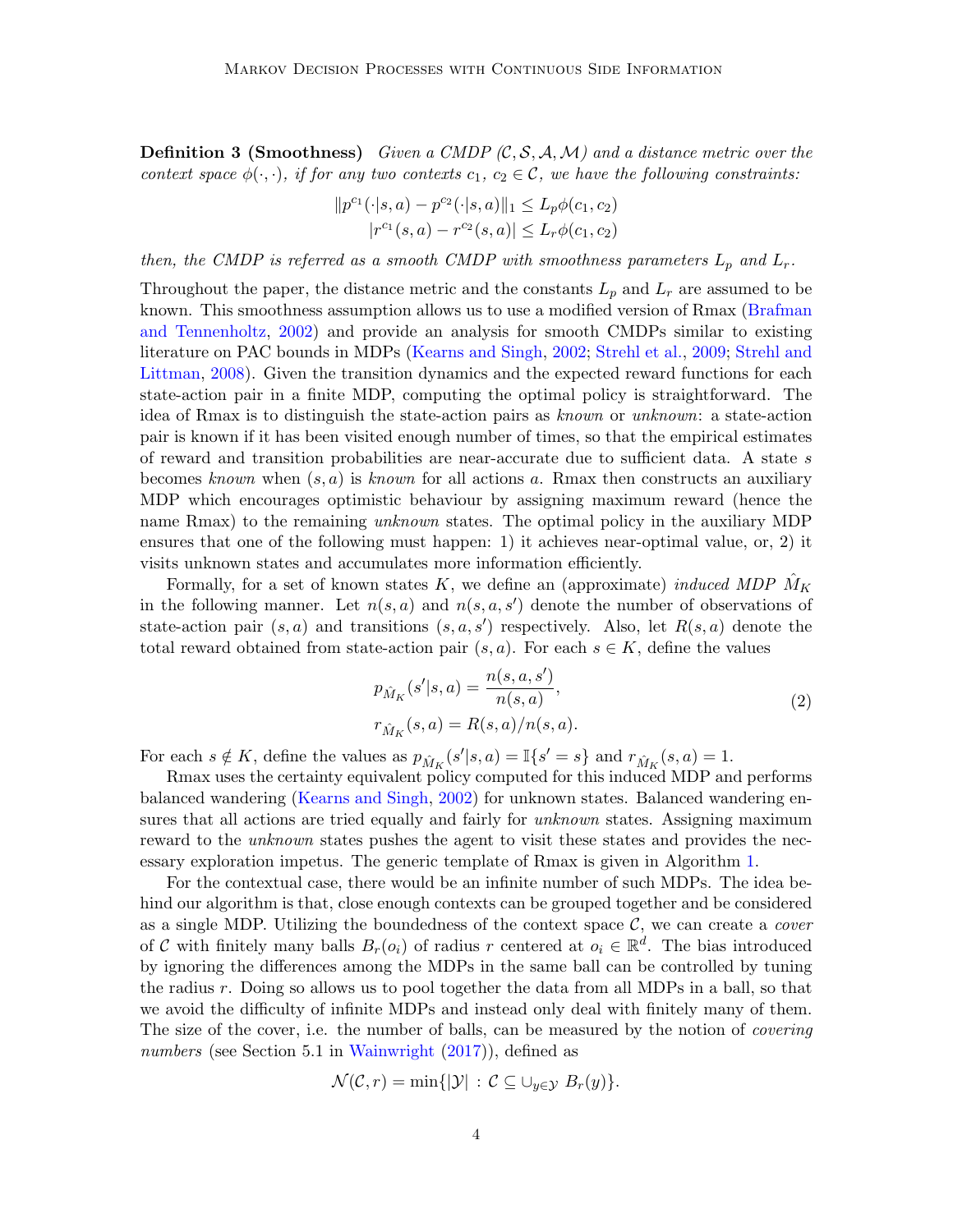Algorithm 1: Rmax Template for CMDP

<span id="page-4-0"></span>1 Initialize(S, A, C,  $\epsilon$ ,  $\delta$ ) 2 for each episode  $t = 1, 2, \cdots$  do 3 Receive context  $c_t \in \mathcal{C}$ 4 Set K,  $\hat{M}_K$  using  $Predict(c_t, s, a)$  for all  $(s, a)$ .  $\pi \leftarrow \pi^*_{\hat{M}_K}$ 5 for  $h = 0, 1, \cdots H - 1$  do 6 if  $s_h \in K$  then 7 Choose  $a_h := \pi_h(s_h)$ 8 else 9 Choose  $a_h : (s_h, a_h)$  is unknown 10  $Update(c_t, s_h, a_h, (s_{h+1}, r_h))$ 11 end 12 end 13 end

The resulting algorithm, Cover-Rmax, is obtained by using the subroutines in Algorithm [2,](#page-4-1) and we state its sample complexity guarantee in Theorem [4.](#page-4-2)

<span id="page-4-1"></span>Algorithm 2: Cover-Rmax 1 Function  $Initialize(S, \mathcal{A}, \mathcal{C}, \epsilon, \delta)$ 2 Create an  $r_0$ -cover of C with  $r_0 = \min(\frac{\epsilon}{8HL_p}, \frac{\epsilon}{8L_p})$  $\frac{\epsilon}{8L_r}$ 3 Initialize counts for all balls  $\mathcal{B}(o_i)$ 4 Function  $Predict(c, s, a)$ 5 Find j such that  $c \in \mathcal{B}(o_i)$ 6 if  $n_i(s,a) < m$  then **return**  $\hat{p}^c(\cdot|s, a)$  and  $\hat{r}^c(s, a)$  using [\(2\)](#page-3-0) 8 else 9 return unknown 10 end 11 Function  $Update(c, s, a, (s', r))$ 12 Find j such that  $c \in \mathcal{B}(o_i)$ 13 if  $n_i(s, a) < m$  then 14 Increment counts and rewards in  $\mathcal{B}(o_i)$ 15 end

<span id="page-4-2"></span>**Theorem 4 (PAC bound for Cover-Rmax)** For any input values  $0 < \epsilon, \delta \leq 1$  and a CMDP with smoothness parameters  $L_p$  and  $L_r$ , with probability at least  $1 - \delta$ , the Cover-Rmax algorithm produces a sequence of policies  $\{\pi_t\}$  which yield at most

$$
\mathcal{O}\Big(\frac{NH^2SA}{\epsilon^3}\big(S+\ln\frac{NSA}{\delta}\ln\frac{N}{\delta}\big)\Big)
$$

non- $\epsilon$ -optimal episodes, where  $N = \mathcal{N}(\mathcal{C}, r_0)$  and  $r_0 = \min(\frac{\epsilon}{8HL_p}, \frac{\epsilon}{8L_p})$  $\frac{\epsilon}{8L_r}$ ).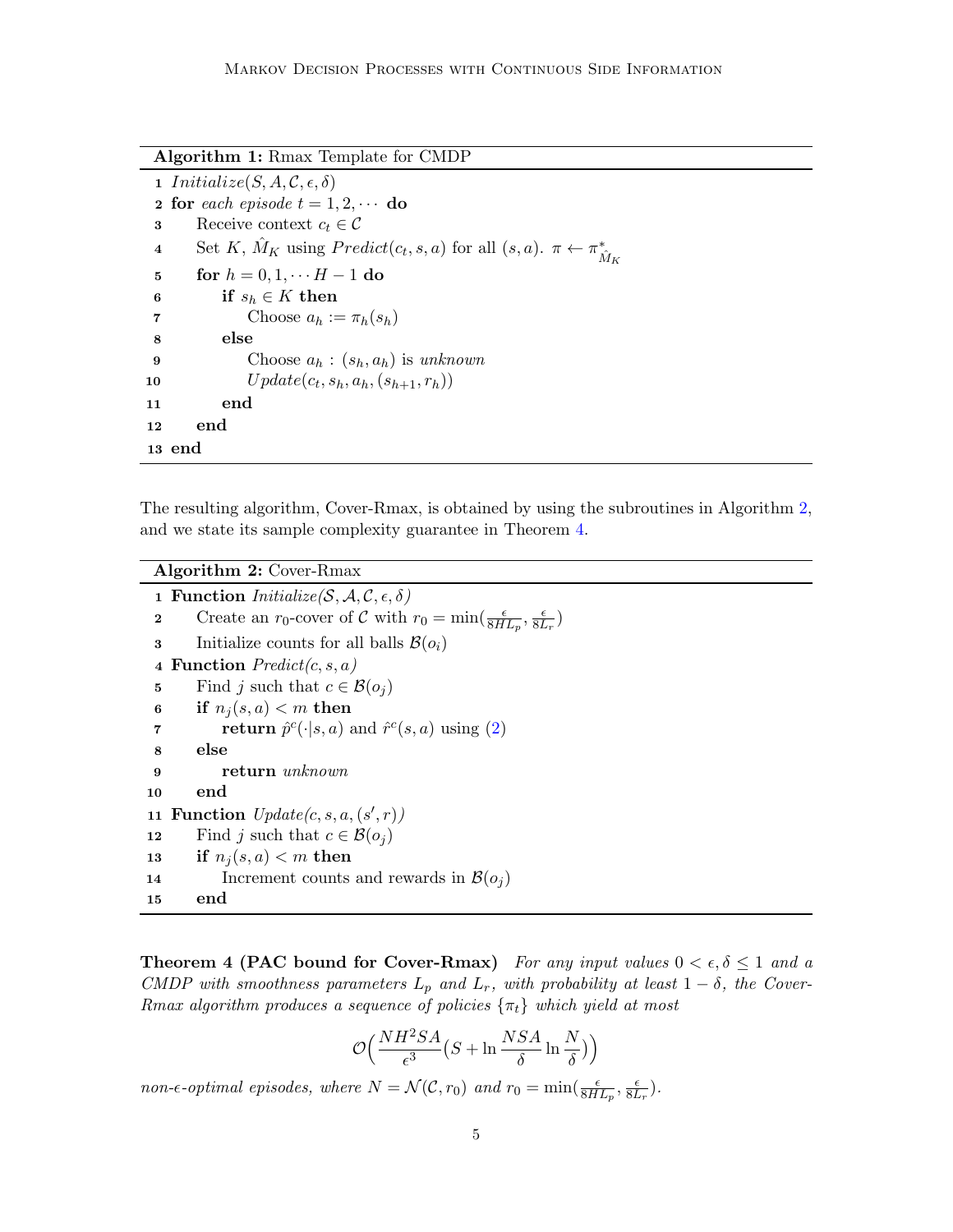Proof We first of all carefully adapt the analysis of Rmax by [Kakade](#page-12-4) [\(2003\)](#page-12-4) to get the PAC bound for an episodic MDP. Let  $m$  be the number of visits to a state-action pair after which the model's estimate  $\hat{p}(\cdot|s, a)$  for  $p(\cdot|s, a)$  has an  $\ell_1$  error of at most  $\epsilon/4H$  and reward estimate  $\hat{r}(s, a)$  has an absolute error of at most  $\epsilon/4$ . We can show that:

<span id="page-5-1"></span>**Lemma 5** Let M be an MDP with the fixed horizon H. If  $\hat{\pi}$  is the optimal policy for  $\hat{M}_K$ as computed by Rmax, then for any starting state  $s_0$ , with probability at least  $1 - 2\delta$ , we have  $V_M^{\hat{\pi}} \geq V_M^* - 2\epsilon$  for all but  $\mathcal{O}(\frac{mSA}{\epsilon})$  $\frac{SA}{\epsilon} \ln \frac{1}{\delta}$  episodes.

Now instead of learning the model for each contextual MDP separately, the algorithm combines the data within each ball. To control the bias induced by sharing data, the radius  $r$  for the cover is set to be  $r \leq r_0 = \min \left( \frac{\epsilon}{8H} \right)$  $\frac{\epsilon}{8HL_p}, \frac{\epsilon}{8L}$  $\frac{\epsilon}{8L_r}$ ). Further, the value of m, which is the num-

ber of visits after which a state becomes known for a ball, is set as  $m = \frac{128(S \ln 2 + \ln \frac{SA}{\delta})H^2}{\epsilon^2}$  $\frac{\tau m \frac{\gamma H}{\delta} \frac{\gamma H}{\mu}}{\epsilon^2}.$ This satisfies the assumptions in Lemma [5,](#page-5-1) whereby, we obtain an upper bound on number of non- $\epsilon$  episodes in a single ball (generated by Cover-Rmax) as  $\mathcal{O}(\frac{\hat{H}^2SA}{\epsilon^3}(S + \ln \frac{SA}{\delta} \ln \frac{1}{\delta}))$ with probability at least  $1 - \delta$ .

Setting the individual failure probability to be  $\delta/N(\mathcal{C}, r_0)$  and using the union bound, we get the stated PAC bound. A detailed proof can be found in Appendix [A.](#page-13-3)

The obtained PAC bound has linear dependence on covering number of the context space. In case of a d-dimensional Euclidean metric space, the covering number is of the order  $O(\frac{1}{n^6})$  $\frac{1}{r^d}$ ). However, we show in Section [3.1,](#page-5-0) that, the dependence on the covering number is at least linear in the worst case and indicate the difficulty of optimally learning in such cases.

## <span id="page-5-0"></span>3.1. Lower Bound

We prove a lower bound on the number of sub-optimal episodes for any learning algorithm in a smooth CMDP which shows that a linear dependence on the covering number of the context space is unavoidable. As far as we know, there is no existing way of constructing PAC lower bounds for continuous state spaces with smoothness, so we cannot simply augment the state representation to include context information. Instead, we prove our own lower bound in Theorem [6](#page-5-2) which builds upon the work of [Dann and Brunskill](#page-12-1) [\(2015\)](#page-12-1) on lower bounds for episodic finite MDPs and of [Slivkins](#page-13-4) [\(2014\)](#page-13-4) on lower bounds for contextual bandits.

<span id="page-5-2"></span>**Theorem 6 (Lower bound for smooth CMDP)** There exists constants  $\delta_0$ ,  $\epsilon_0$ , such that for every  $\delta \in (0, \delta_0)$  and  $\epsilon \in (0, \epsilon_0)$ , any algorithm that satisfies a PAC guarantee for  $(\epsilon, \delta)$  and computes a sequence of deterministic policies for each context, there is a hard CMDP  $(C, S, A, M)$  with smoothness constant  $L_p = 1$ , such that

$$
\mathbb{E}[B] = \Omega\left(\frac{\mathcal{N}(\mathcal{C}, \epsilon_1)SA}{\epsilon^2}\right) \tag{3}
$$

where B is the number of sub-optimal episodes and  $\epsilon_1 = \frac{1280Hee^4}{(H-2)}$ .

The overall idea is to embed multiple MDP learning problems in a CMDP, such that the agent has to learn the optimal policy in each MDP separately and cannot generalize across them. We show that the maximum number of problems that can be embedded scales with the covering number, and the result follows by incorporating known PAC lower bound for episodic MDPs. We refer the reader to Appendix  $\overline{B}$  $\overline{B}$  $\overline{B}$  for the proof.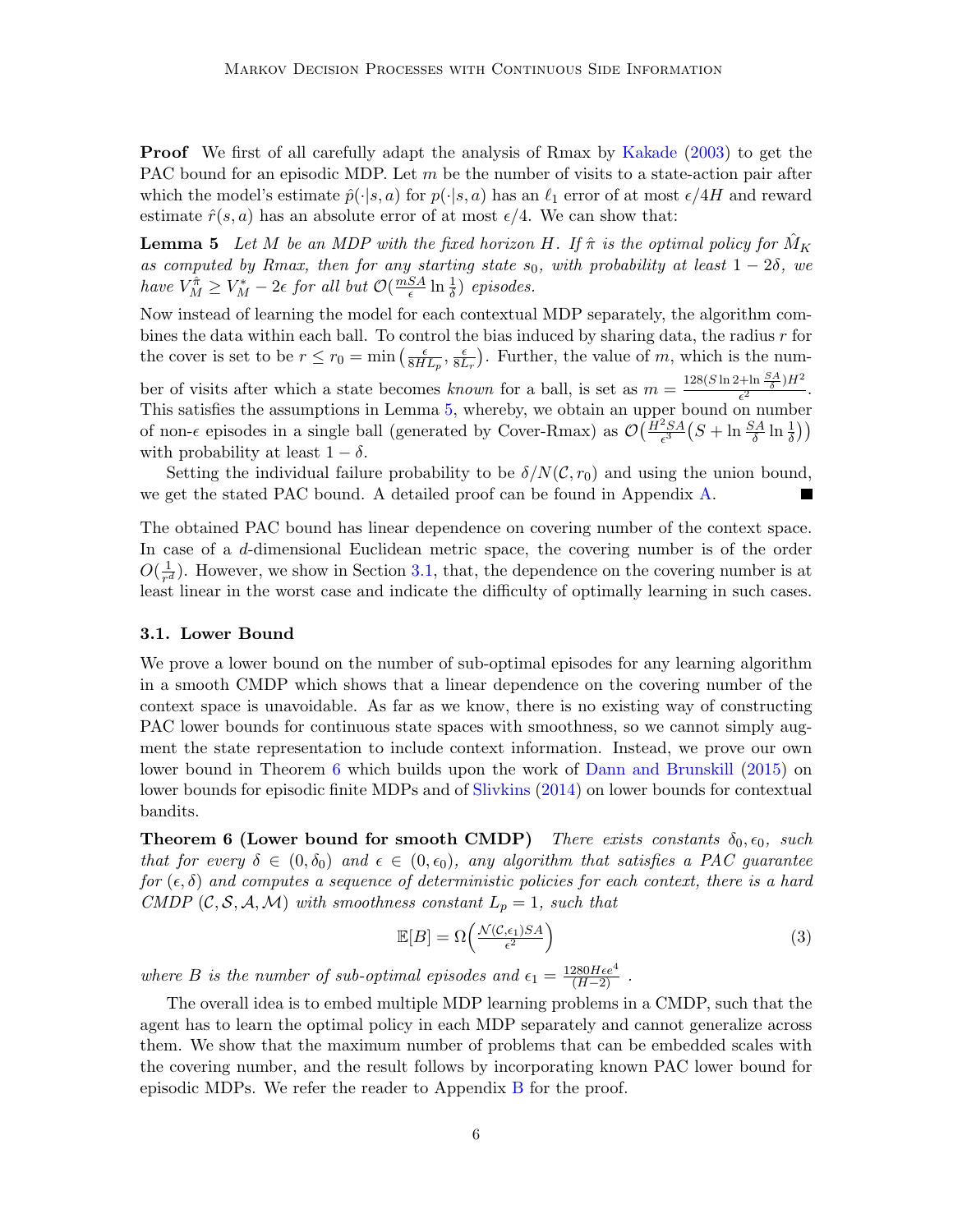# <span id="page-6-0"></span>4. Contextual Linear Combination of MDPs

From the previous section, it is clear that for a contextual MDP with just smoothness assumptions, exponential dependence on context dimension is unavoidable. Further, the computational requirements of our Cover-Rmax algorithm scales with the covering number of the context space. As such, in this section, we focus on a more structured assumption about the mapping from context space to MDPs and show that we can achieve substantially improved sample and computational efficiency.

The specific assumption we make in this section is that the model parameters of an individual MDP  $M<sup>c</sup>$  is the linear combination of the parameters of d base MDPs, i.e.,

$$
p^{c}(s'|s, a) = c^{\top} \begin{bmatrix} p_{1}(s'|s, a) \\ \vdots \\ p_{d}(s'|s, a) \end{bmatrix} := c^{\top} P(s, a, s'),
$$
  

$$
r^{c}(s, a) = c^{\top} \begin{bmatrix} r_{1}(s, a) \\ \vdots \\ r_{d}(s, a) \end{bmatrix} := c^{\top} R(s, a).
$$
  

$$
(4)
$$

We use  $P(s, a, s')$  and  $R(s, a)$  as shorthand for the  $d \times 1$  vectors that concatenate the parameters from different base MDPs for the same  $s, a$  (and  $s'$ ). The parameters of the base MDPs  $(p_i$  and  $r_i)$  are unknown and need to be recovered from data by the learning agent, and the combination coefficients are directly available which is the context vector  $c$ itself. This assumption can be motivated in an application scenario where the user/patient responds according to her characteristic distribution over d possible behavioural patterns.

A mathematical difficulty here is that for an arbitrary context vector  $c \in \mathbb{R}^d$ ,  $p^c(\cdot|\cdot,\cdot)$ is not always a valid transition function and may violate non-negativity and normalization constraints. Therefore, we require that  $c \in \Delta_{d-1}$ , that is, c stays in the probability simplex so that  $p^c(\cdot|\cdot,\cdot)$  is always valid.<sup>[2](#page-6-1)</sup>

#### <span id="page-6-3"></span>4.1. KWIK LR-Rmax

We first explain how to estimate the model parameters in this linear setting, and then discuss how to perform exploration properly.

Model estimation Recall that in Section [3,](#page-2-0) the Cover-Rmax algorithm treats the MDPs whose contexts fall in a small ball as a single MDP, and estimates its parameters using data from the local context ball. In this section, however, we have a global structure due to our parametric assumption (d base MDPs that are shared across all contexts). This implies that data obtained at a context may be useful for learning the MDP parameters at another context that is far away, and to avoid the exponential dependence on  $d$  we need to leverage this structure and generalize globally across the entire context space.

Due to the linear combination setup, we use linear regression to replace the estimation procedure in Equation [2:](#page-3-0) in an episode with context  $c$ , when we observe the state-action pair  $(s, a)$ , a next-state  $s_{\text{next}}$  will be drawn from  $p^c(\cdot | s, a)$ .<sup>[3](#page-6-2)</sup> Therefore, the indicator of whether

<span id="page-6-1"></span><sup>2.</sup>  $\Delta_n$  is the *n*-simplex  $\{x \in \mathbb{R}^{n+1} : \sum_{i=1}^{n+1} x_i = 1, x_i \ge 0\}.$ 

<span id="page-6-2"></span><sup>3.</sup> Here we use  $s_{\text{next}}$  to denote the random variable, and  $s'$  to denote a possible realization.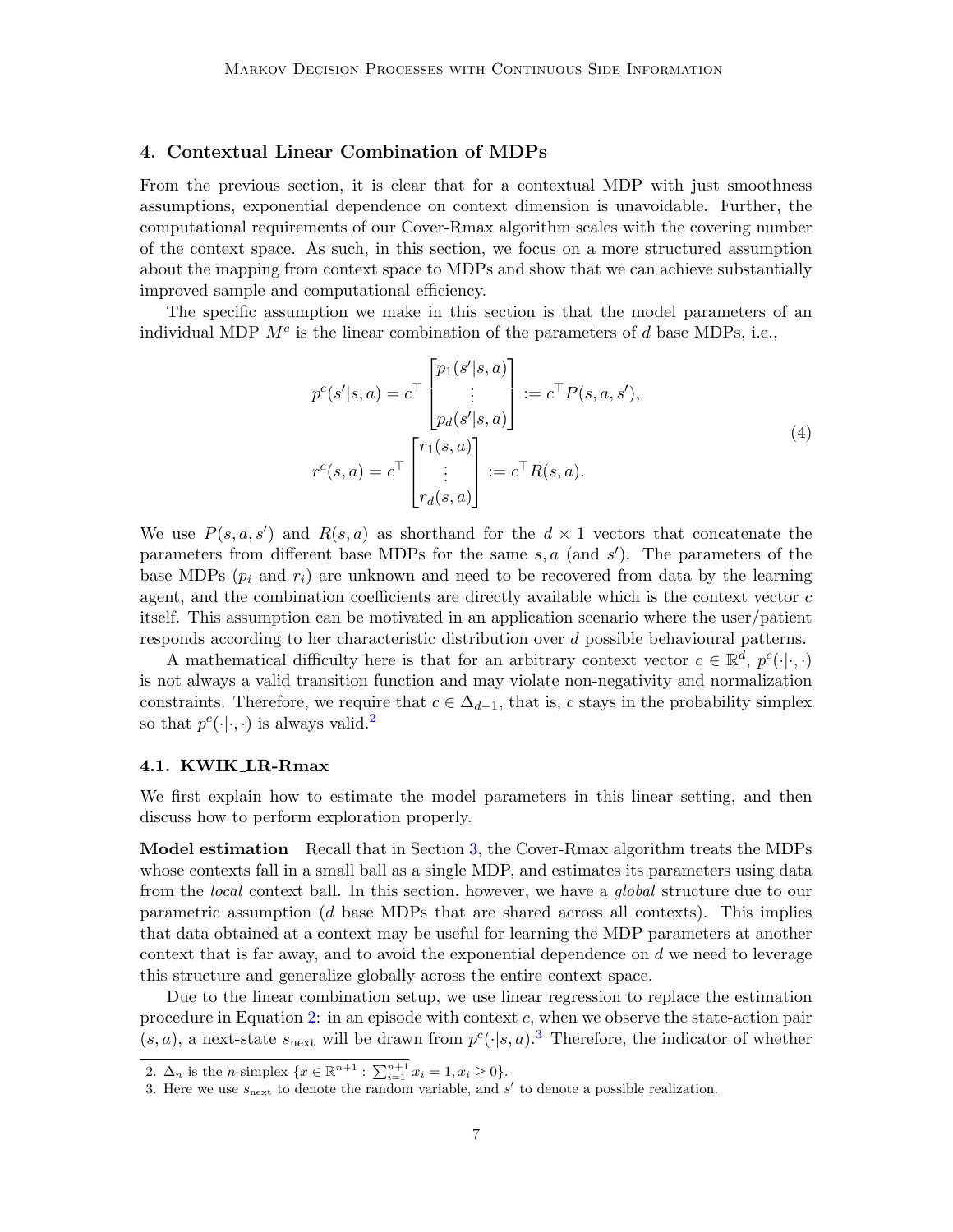$s_{\text{next}}$  is equal to s' forms an unbiased estimate of  $p^{c}(s'|s, a)$ , i.e.,  $\mathbb{E}_{s_{\text{next}} \sim p^{c}(\cdot | s, a)} [\mathbb{I}[s_{\text{next}} = s']] =$  $p^{c}(s'|s, a) = c^{\top} P(s, a, s')$ . Based on this observation, we can construct a feature-label pair

<span id="page-7-0"></span>
$$
(c, \mathbb{I}[s_{\text{next}} = s']) \tag{5}
$$

whenever we observe a transition tuple  $(s, a, s_{\text{next}})$  under context c, and their relationship is governed by a linear prediction rule with  $P(s, a, s')$  being the coefficients. Hence, to estimate  $P(s, a, s')$  from data, we can simply collect the feature-label pairs that correspond to this particular  $(s, a, s')$  tuple, and run linear regression to recover the coefficients. The case for reward function is similar, hence, not discussed.

If the data is abundant (i.e.,  $(s, a)$  is observed many times) and exploratory (i.e., the design matrix that consists of the c vectors for  $(s, a)$  is well-conditioned), we can expect to recover  $P(s, a, s')$  accurately. But how to guarantee these conditions? Since the context is chosen adversarially, the design matrix can indeed be ill-conditioned.

Observe, however, when the matrix is ill-conditioned and new contexts lie in the subspace spanned by previously observed contexts, we can make accurate predictions despite the inability to recover the model parameters. An online linear regression (LR) procedure will take care of this issue, and we choose KWIK LR [\(Walsh et al.,](#page-13-5) [2009\)](#page-13-5) as such a procedure.

The original KWIK LR deals with scalar labels, which can be used to decide whether the estimate of  $p^{c}(s'|s, a)$  is sufficiently accurate (known). A  $(s, a)$  pair then becomes known if  $(s, a, s')$  is known for all s'. This approach, however, generally leads to a loose analysis, because there is no need to predict  $p^{c}(s'|s, a)$  for each individual s' accurately: if the estimate of  $p^c(\cdot|s, a)$  is close to the true distribution under  $L_1$  error, the  $(s, a)$  pair can already be considered as known. We extend the KWIK LR analysis to handle vector-valued outputs, and provide tighter error bounds by treating  $p^c(\cdot|s, a)$  as a whole. Below we introduce our extended version of KWIK LR, and explain how to incorporate the knownness information in Rmax skeleton to perform efficient exploration.

#### Identifying known  $(s, a)$  with KWIK LR

The KWIK LR-Rmax algorithm we propose for the linear setting still uses Rmax template (Algorithm [1\)](#page-4-0) for exploration: in every episode, it builds the induced MDP  $M_K$ , and acts greedily according to its optimal policy with balanced wandering. The major difference from Cover-Rmax lies in how the set of known states K are identified and how  $M_K$  is constructed, which we explain below (see pseudocode in Algorithm [3\)](#page-9-0).

At a high level, the algorithm works in the following way: when constructing  $\hat{M}_K$ , the algorithm queries the KWIK procedure for estimates  $\hat{p}^c(\cdot|s,a)$  and  $\hat{r}^c(s,a)$  for every pair  $(s, a)$  using  $Predict(c, s, a)$ . The KWIK procedure either returns  $\perp$  (don't know), or returns estimates that are guaranteed to be accurate. If  $\perp$  is returned, then the pair  $(s, a)$  is considered as unknown and s is associated with  $R_{\text{max}}$  reward for exploration. Such optimistic exploration ensures significant probability of observing  $(s, a)$  pairs on which the method predicts  $\perp$ . If such pairs are observed in an episode, KWIK LR-Rmax calls  $Update$ with feature-label pairs formed via Equation [5](#page-7-0) to make progress on estimating parameters for unknown state-action pairs.

Next we walk through the pseudocode and explain how *Predict* and Update work in detail. Then we prove an upper bound on the number of updates that can happen (i.e., the if condition holds on Line [11\)](#page-9-1), which forms the basis of our analysis of KWIK LR-Rmax.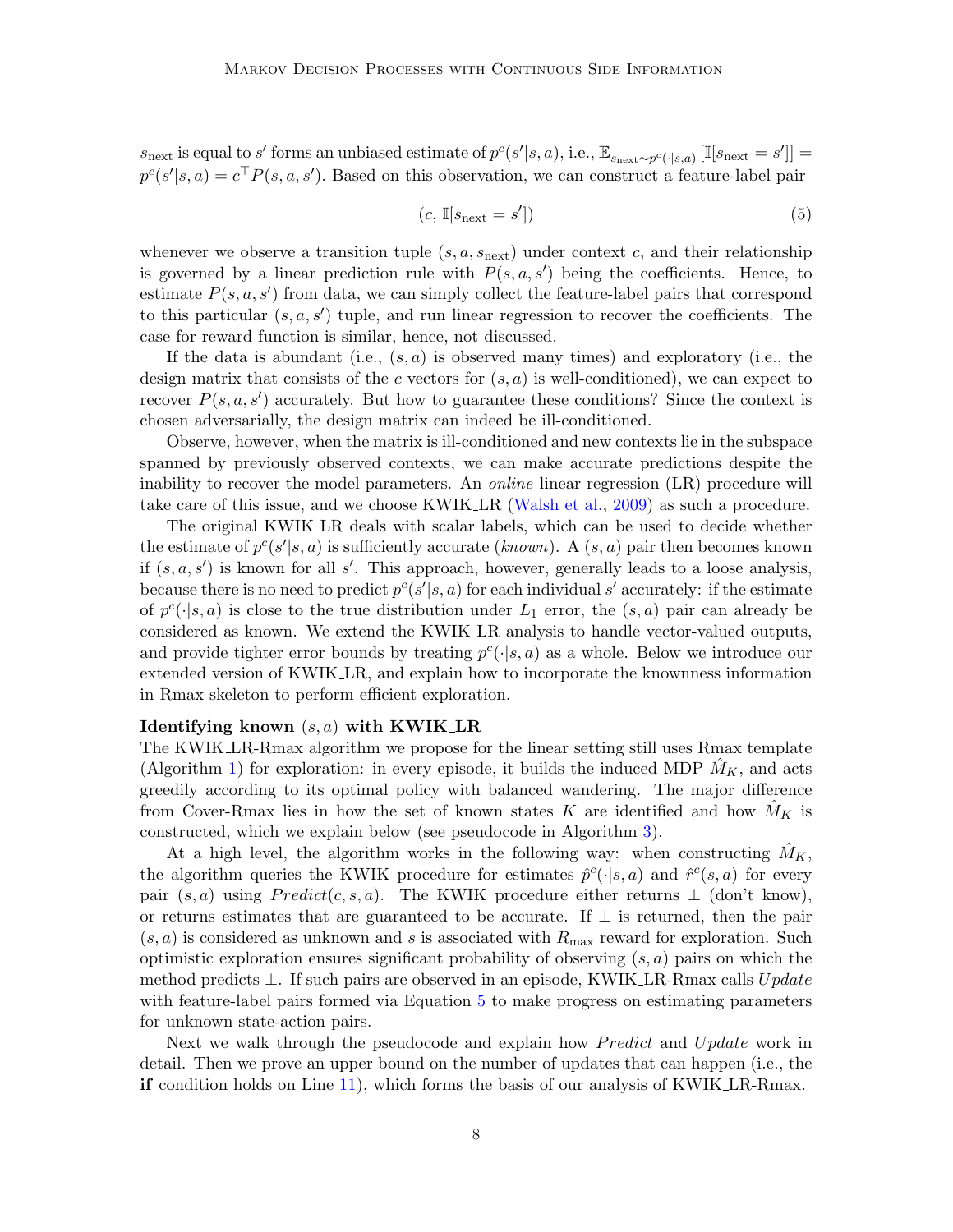In Algorithm [3,](#page-9-0) matrices Q and W are initialized for each  $(s, a)$  using  $Initialize(\cdot)$ and are updated over time. Let  $C_t(s, a)$  be the design matrix at episode t, where each row is a context  $c_{\tau}$  such that  $(s, a)$  was observed in episode  $\tau < t$ . By matrix inverse rules, we can verify that the update rule on Line [10](#page-9-2) essentially yields  $Q_t(s, a) = (I +$  $C_t^{\top} C_t^{-1}$ , where  $Q_t(s, a)$  is the value of  $Q(s, a)$  in episode t. This is the inverse of the (unnormalized and regularized) empirical covariance matrix, which plays a central role in linear regression analysis. The matrix  $W$  accumulates the outer product between the feature vector (context) c and the one-hot vector label  $y = (\{\mathbb{I}[s_{\text{next}} = s']\}_{\forall s' \in \mathcal{S}})^\top$ . It is then obvious that  $Q_t(s, a)W_t(s, a)$  is the linear regression estimate of  $P(s, a)$  using the data up to episode t. When a new input vector  $c_t$  comes, the algorithm checks whether  $||Q(s, a)c_t||_2$  is below a predetermined threshold  $\alpha_S$  (Line [5\)](#page-9-3). Recall that  $Q(s, a)$  is the inverse covariance matrix, so a small  $||Q(s, a)c_t||_2$  implies that the estimate  $Q_t(s, a)W_t(s, a)$  is close to  $P(s, a)$ along the direction of  $c_t$ , so it predicts  $p^{ct}(\cdot|s, a) = c_t^{\top} P(s, a) \approx c_t^{\top} Q(s, a) W(s, a)$ ; otherwise returns ⊥. The KWIK subroutine for rewards is similar hence omitted. To ensure that the estimated transition probability is valid, the estimated vector is projected onto  $\Delta_{S-1}$ , which can be done efficiently using existing techniques [\(Duchi et al.,](#page-12-5) [2008\)](#page-12-5).

Below we state the KWIK bound for learning the transition function; the KWIK bound for learning rewards is much smaller hence omitted here. We use the KWIK bound for scalar linear regression from [Walsh et al.](#page-13-5) [\(2009\)](#page-13-5) and the property of multinomial samples to get our KWIK bound.

<span id="page-8-0"></span>Theorem 7 (KWIK LR bound for learning multinomial vectors) For any  $\epsilon > 0$ and  $\delta > 0$ , if the KWIK\_LR algorithm is executed for probability vectors  $p_t(\cdot|s, a)$ , with  $\alpha_S = \min\{b_1 \frac{\epsilon^2}{d^3} \}$  $\frac{\epsilon^2}{d^{3/2}}, b_2 \frac{\epsilon^2}{\sqrt{d} \log(d2^S/\delta)}, \frac{\epsilon}{2\sqrt{d}}$  $\frac{\epsilon}{2\sqrt{d}}$  with suitable constants  $b_1$  and  $b_2$ , then the number of ⊥'s where updates take place (see Line [11\)](#page-9-1) will be bounded by  $\mathcal{O}(\frac{d^2}{\epsilon^4})$  $\frac{d^2}{\epsilon^4} \max\{d^2, S^2 \log^2(d/\delta')\}\right),$ and, with probability at least  $1-\delta$ ,  $\forall c_t$  where a non-" $\perp$ " prediction is returned,  $\|\hat{p}_t^{c_t}(\cdot|s,a)$  $p_t^{c_t}(\cdot|s,a)\|_1 \leq \epsilon.$ 

**Proof** (See full proof in Appendix [C.](#page-19-0)) We provide a direct reduction to KWIK bound for learning scalar values. The key idea is to notice that for any vector  $v \in \mathbb{R}^S$ :

<span id="page-8-1"></span>
$$
||v||_1 = \sup_{f \in \{-1,1\}^S} v^\top f.
$$

So conceptually we can view Algorithm [3](#page-9-0) as running  $2<sup>S</sup>$  scalar linear regression simultaneously, each of which projects the vector label to a scalar by a fixed linear transformation f. We require every scalar regressor to have  $(\epsilon, \delta/2^S)$  KWIK guarantee, and the  $\ell_1$  error guarantee for the vector label follows from union bound.

With this result, we are ready to prove the formal PAC guarantee for KWIK LR-Rmax.

Theorem 8 (PAC bound for KWIK LR-Rmax) For any input values  $0 < \epsilon, \delta \leq$ 1 and a linear CMDP model with d number of base MDPs, with probability  $1 - \delta$ , the KWIK LR-Rmax algorithm, produces a sequence of policies  $\{\pi_t\}$  which yield at most

$$
\mathcal{O}\Big(\frac{d^2H^4SA}{\epsilon^5}\log\frac{1}{\delta}\max\{d^2,S^2\log^2(\frac{dSA}{\delta})\}\Big)
$$

 $non-*optimal* episodes.$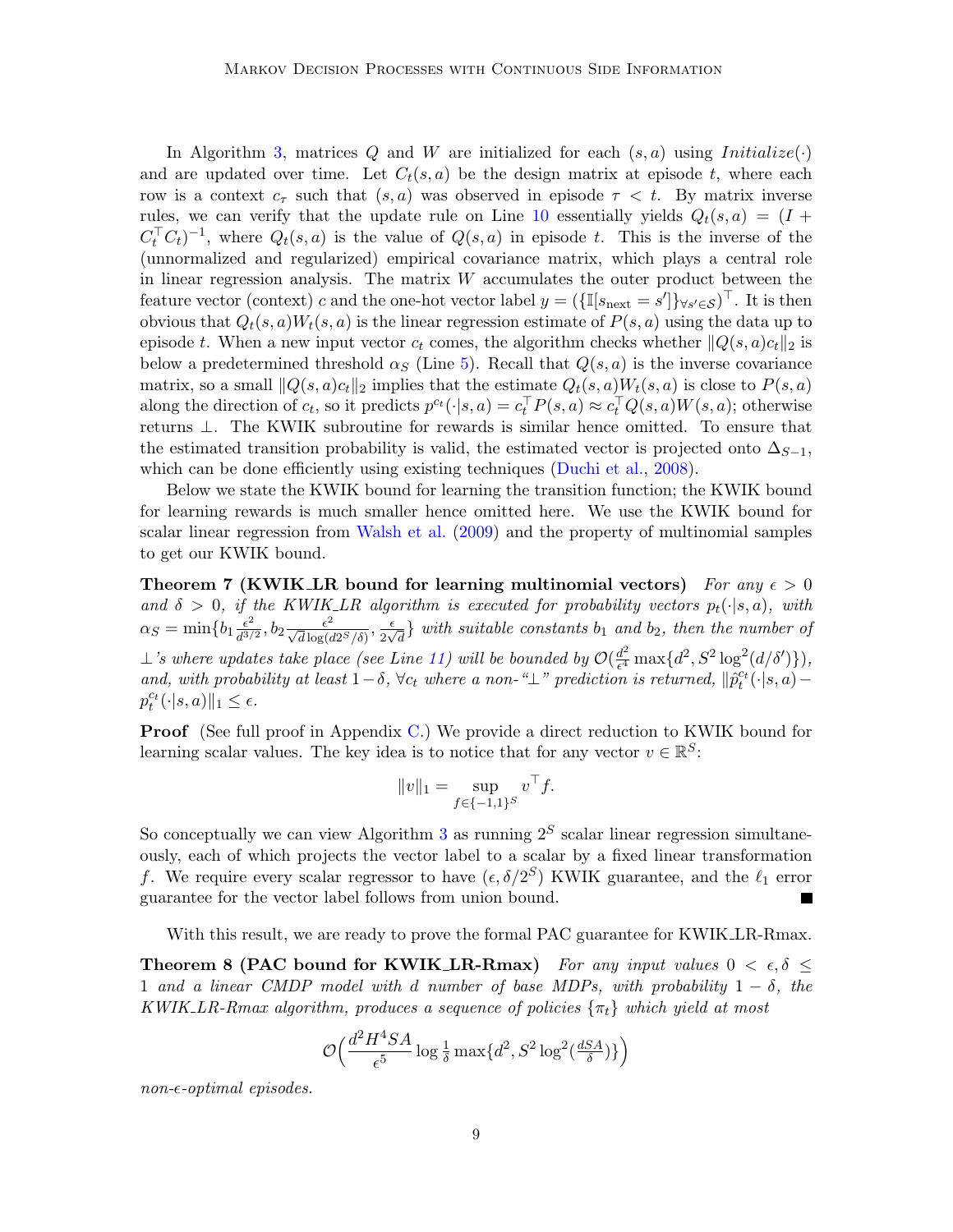Algorithm 3: KWIK learning of  $p^c(\cdot|s, a)$ 

<span id="page-9-4"></span><span id="page-9-3"></span><span id="page-9-0"></span>1 Function  $Initialize(S, d, \alpha_S)$ 2  $Q(s, a) \leftarrow I_d$  for all  $(s, a)$ **3**  $W(s, a) \leftarrow \{0\}^{d \times S}$  for all  $(s, a)$ 4 Function  $Predict(c, s, a)$ 5 if  $||Q(s, a)c||_1 \leq \alpha_S$  then 6 return  $\hat{p}^c(\cdot|s,a) = c^\top Q(s,a)W(s,a)$ 7 else 8 return  $\hat{p}^c(\cdot|s,a) = \perp$ 9 end 10 Function  $Update(c, s, a, s_{next})$ 11 if  $||Q(s, a)c||_1 > \alpha_s$  ("⊥" prediction) then 12  $Q(s, a) \leftarrow Q(s, a) - \frac{(Q(s, a)c)(Q(s, a)c)^{\top}}{1 + c^{\top}Q(s, a)c}$  $1+c^\top Q(s,a)c$ 13  $y \leftarrow (\{\mathbb{I}[s_{\text{next}}=s']\}_{\forall s' \in \mathcal{S}})^\top$ 14  $W(s, a) \leftarrow W(s, a) + c y$ 15 end

<span id="page-9-6"></span><span id="page-9-5"></span><span id="page-9-2"></span><span id="page-9-1"></span>**Proof** When the KWIK subroutine (Algorithm [3\)](#page-9-0) makes non-" $\perp$ " predictions  $\hat{p}^c(s, a, s')$ , we require that

$$
\|\hat{p}^c(\cdot|s,a) - p^c(\cdot|s,a)\|_1 \le \epsilon/8H.
$$

After projection onto  $\Delta_{S-1}$ , we have:

$$
\|\Pi_{\Delta_{S-1}}(\hat{p}^c(s,a)) - p^c(\cdot|s,a)\|_1 \le 2\|\hat{p}^c(\cdot|s,a) - p^c(\cdot|s,a)\|_1 \le \epsilon/4H.
$$

Further, the update to the matrices  $Q$  and  $W$  happen only when an unknown state action pair  $(s, a)$  is visited and the KWIK subroutine still predicts  $\perp$  (Line [10\)](#page-9-2). The KWIK bound states that after a fixed number of updates to an unknown  $(s, a)$  pair, the parameters will always be known with desired accuracy. The number of updates  $m$  can be obtained by setting the desired accuracy in transitions to  $\epsilon/8H$  and failure probability as  $\delta/SA$  in Theorem [7:](#page-8-0)

$$
m = \mathcal{O}\big(\tfrac{d^2H^4}{\epsilon^4}\max\{d^2,S^2\log^2(\tfrac{dSA}{\delta})\}\big)
$$

We now use Lemma [5](#page-5-1) where instead of updating counts for number of visits, we look at the number of updates for unknown  $(s, a)$  pairs. On applying a union bound over all state action pairs and using Lemma [5,](#page-5-1) it is easy to see that the sub-optimal episodes are bounded by  $\mathcal{O}\left(\frac{mSA}{\epsilon}\right)$  $\left(\frac{SA}{\epsilon}\right)$  in  $\frac{1}{\delta}$  with probability at least  $1-\delta$ . The bound in Theorem [8](#page-8-1) is obtained by substituting the value of  $m$ .

We see that for this contextual MDP, the linear structure helps us in avoiding the exponential dependence in context dimension  $d$ . The combined dependence on  $S$  and  $d$  is now  $O(\max\{d^4S, d^2S^3\}).$ 

The running time of KWIK LR-Rmax algorithm is  $\mathcal{O}(SA\max\{d^2, S\})$  per episode. The detailed discussion for running time analysis can be found in Appendix [D.](#page-21-1)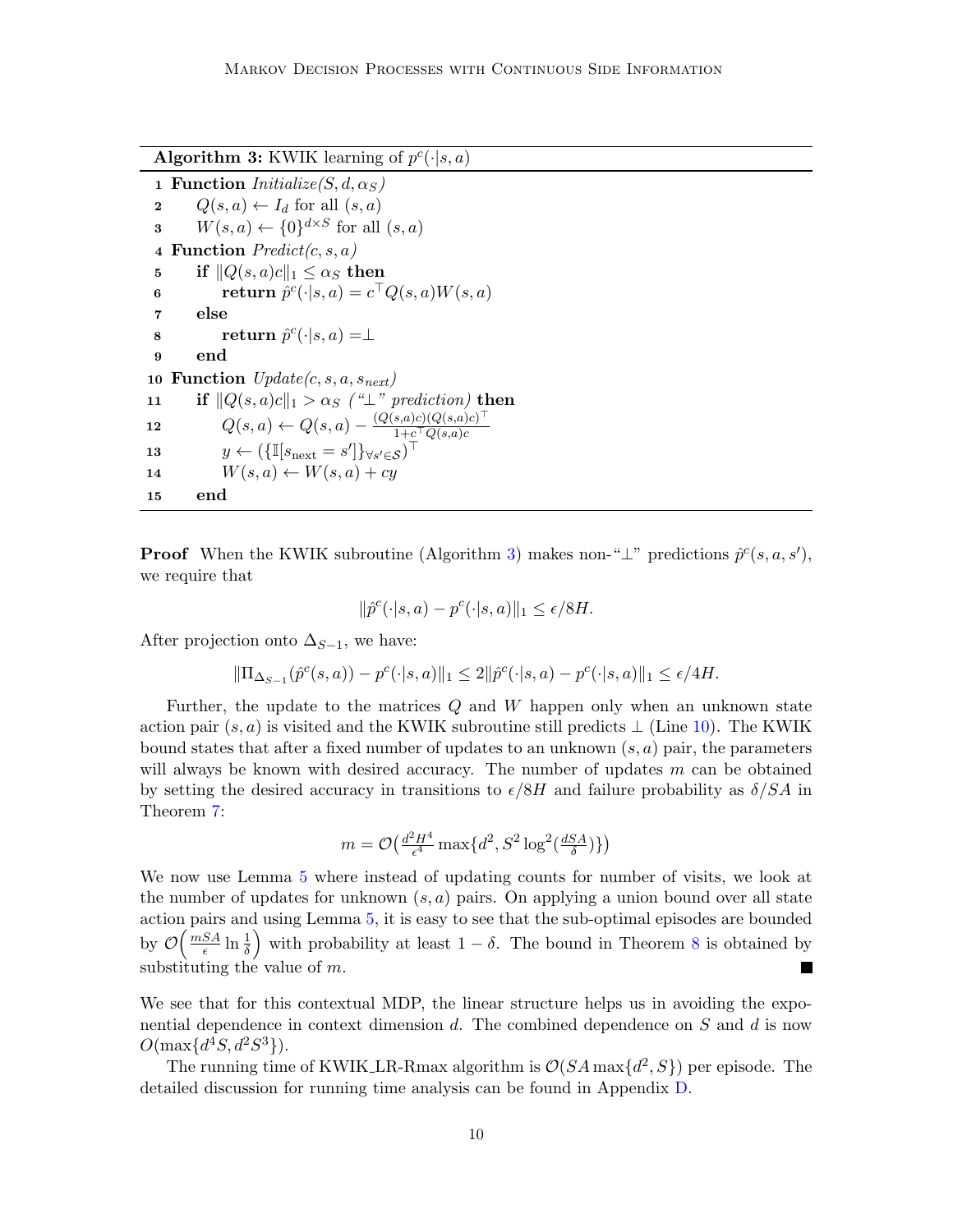# <span id="page-10-0"></span>5. Related work

Transfer in RL with latent contexts The general definition of CMDPs captures the problem of transfer in RL and multi-task RL. See [Taylor and Stone](#page-13-6) [\(2009\)](#page-13-6) and [Lazaric](#page-12-6) [\(2011\)](#page-12-6) for surveys of empirical results. Recent papers have also advanced the theoretical understanding of transfer in RL. For instance, [Brunskill and Li](#page-12-7) [\(2013\)](#page-12-7) and [Hallak et al.](#page-12-0) [\(2015\)](#page-12-0) analyzed the sample complexity of CMDPs where each MDP is an element of a finite and small set of MDPs, and the MDP label is treated as the latent (i.e., unseen) context. [Mahmud et al.](#page-13-7) [\(2013\)](#page-13-7) consider the problem of transferring the optimal policies of a large set of known MDPs to a new MDP. All of these recent papers assume that the MDP label (i.e., the context) is not observed. Hence, their methods have to initially explore in every new MDP to identify its label, which requires the episode length to be substantially longer than the planning horizon. This can be a problematic assumption in our motivating scenarios, where we interact with a patient / user / student for a limited period of time and the data in a single episode (whose length  $H$  is the planning horizon) is not enough for identifying the underlying MDP. In contrast to prior work, we propose to leverage observable context information to perform more direct transfer from previous MDPs, and our algorithm works with arbitrary episode length  $H$ .

RL with side information Our work leverages the available side-information for each MDP, which is inspired by the use of contexts in contextual bandits [\(Langford and Zhang,](#page-12-8) [2008;](#page-12-8) [Li et al.,](#page-12-9) [2010\)](#page-12-9). The use of such side information can also be found in RL literature: [Ammar et al.](#page-11-0) [\(2014\)](#page-11-0) developed a multi-task policy gradient method where the context is used for transferring knowledge between tasks; [Killian et al.](#page-12-10) [\(2016\)](#page-12-10) used parametric forms of MDPs to develop models for personalized medicine policies for HIV treatment.

**RL** in metric space For smooth CMDPs (Section [3\)](#page-2-0), we pool observations across similar contexts and reduce the problem to learning policies for finitely many MDPs. An alternative approach is to consider an infinite MDP whose state representation is augmented by the context, and apply PAC-MDP methods for metric state spaces (e.g., C-PACE proposed by [Pazis and Parr](#page-13-8) [\(2013\)](#page-13-8)). However, doing so might increase the sample and computational complexity unnecessarily, because we no longer leverage the structure that a particular component of the (augmented) state, namely the context, remains the same in an episode. Concretely, the augmenting approach needs to perform planning in the augmented MDP over states and contexts, which makes its computational/storage requirement worse than our solution: we only perform planning in MDPs defined on  $S$ , whose computational characteristics have no dependence on the context space. In addition, we allow the context sequence to be chosen in an adversarial manner. This corresponds to adversarially chosen initial states in MDPs, which is usually not handled by PAC-MDP methods.

KWIK learning of linear hypothesis classes Our linear combination setting (Section [4\)](#page-6-0) provides an instance where parametric assumptions can lead to substantially improved PAC bounds. We build upon the KWIK-Rmax learning framework developed in previous work [\(Li et al.,](#page-12-11) [2008;](#page-12-11) Szita and Szepesvári, [2011\)](#page-13-9) and use KWIK linear regression as a sub-routine. For the resulting KWIK LR-Rmax algorithm, its sample complexity bound inherently depends on the KWIK bound for linear regression. It is well known that even for linear hypothesis classes, the KWIK bound is exponential in input dimension in the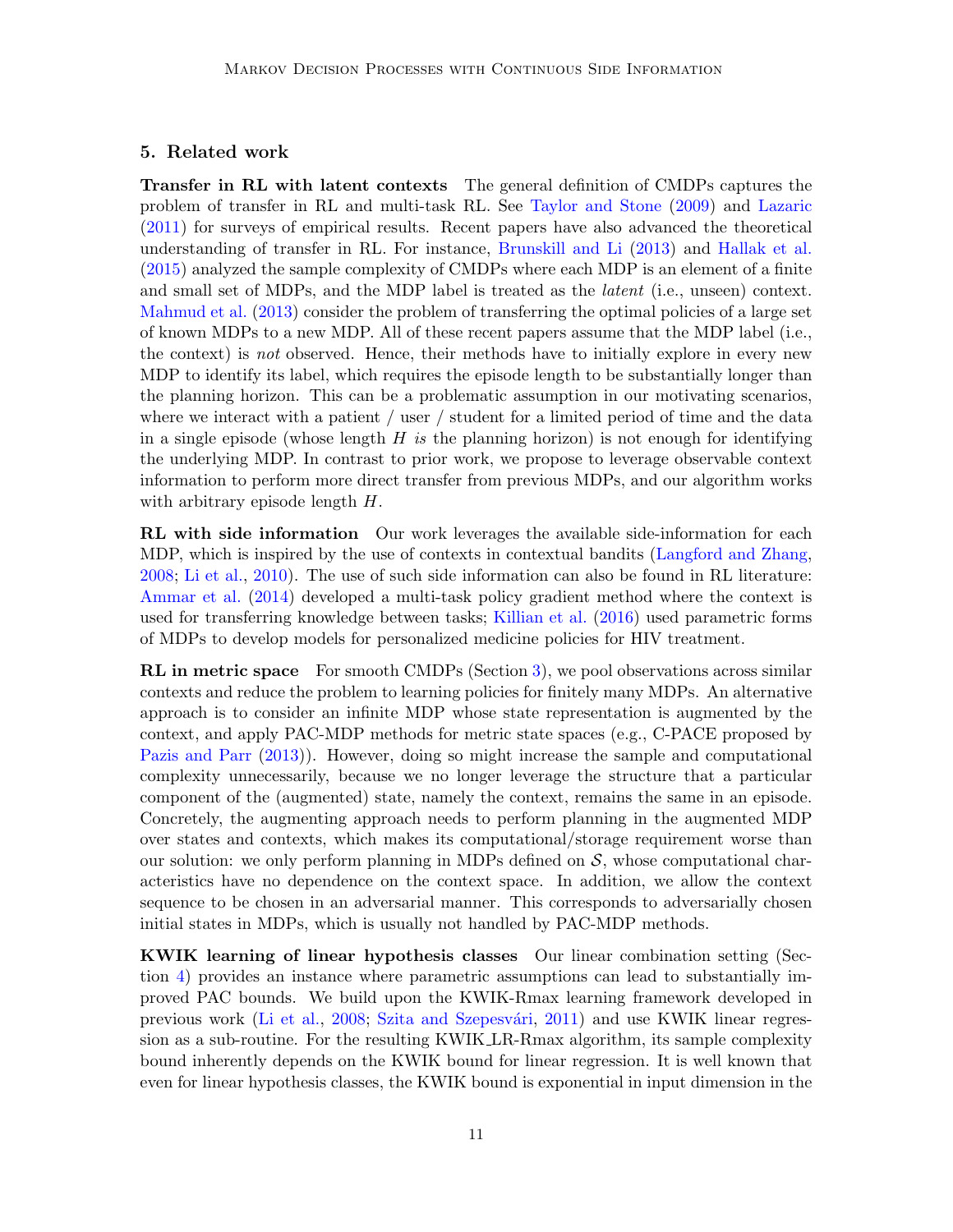agnostic case (Szita and Szepesvári, [2011\)](#page-13-9). Therefore, the success of the algorithm relies on the validity of the modelling assumption.

[Abbasi-Yadkori and Neu](#page-11-1) [\(2014\)](#page-11-1) studied a problem similar to our linear combination setting, and proposed a no-regret algorithm by combining UCRL2 [\(Jaksch et al.,](#page-12-12) [2010\)](#page-12-12) with confidence set techniques from stochastic linear optimization literature [\(Filippi et al.,](#page-12-13) [2010\)](#page-12-13). Our work takes an independent and very different approach, and we provide a PAC guarantee which is not directly comparable to regret bound. Still, we observe that our guarantee which is not directly comparable to regret bound. Still, we observe that our dependence on A is optimal for PAC whereas theirs is not  $(\sqrt{A})$  is optimal for bandit regret analysis and they have  $A$ ); on the other hand, their dependence on  $T$  (the number of rounds) is optimal, and our dependence on  $1/\epsilon$ , its counterpart in PAC analysis, is suboptimal. It is an interesting future direction to combine the algorithmic ideas from both papers to improve the guarantees.

# 6. Conclusion

We presented a general setting involving the use of side information, or context, for learning near-optimal policies in a large and potentially infinite number of MDPs. Our Cover-Rmax algorithm is a model-based PAC-exploration algorithm for the case where MDPs vary smoothly with respect to the observed side information. Our lower bound construction indicates the necessary exponential dependence of any PAC algorithm on the context dimension in a smooth CMDP. We also consider another instance with a parametric assumption, and using a KWIK linear regression procedure, present the KWIK LR-Rmax algorithm for efficient exploration in linear combination of MDPs. Our PAC analysis shows a significant improvement with this structural assumption.

The use of context based modelling of multiple tasks has rich application possibilities in personalized recommendations, healthcare treatment policies, and tutoring systems. We believe that our setting can possibly be extended to cover the large space of multi-task RL quite well with finite/infinite number of MDPs, observed/latent contexts, and deterministic/noisy mapping between context and environment.

### Acknowledgments

This work was supported in part by a grant from the Open Philanthropy Project to the Center for Human-Compatible AI, and in part by NSF Grant IIS 1319365. Ambuj Tewari acknowledges the support from NSF grant CAREER IIS-1452099 and Sloan Research Fellowship. Any opinions, findings, conclusions, or recommendations expressed here are those of the authors and do not necessarily reflect the views of the sponsors.

# References

- <span id="page-11-1"></span>Yasin Abbasi-Yadkori and Gergely Neu. Online learning in MDPs with side information. arXiv preprint arXiv:1406.6812, 2014.
- <span id="page-11-0"></span>Haitham B Ammar, Eric Eaton, Paul Ruvolo, and Matthew Taylor. Online multi-task learning for policy gradient methods. In Proceedings of the 31st International Conference on Machine Learning (ICML-14), pages 1206–1214, 2014.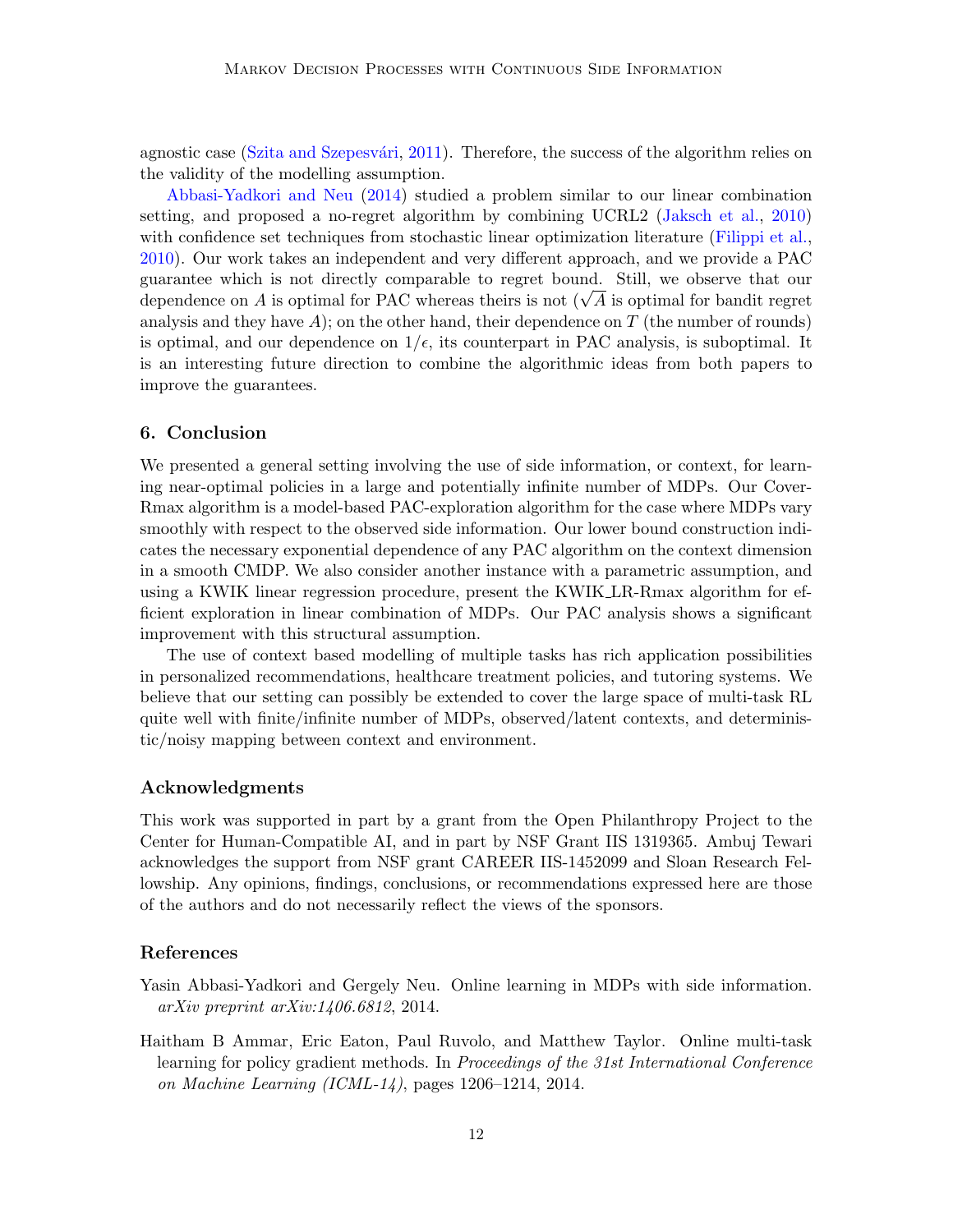- <span id="page-12-2"></span>Ronen I Brafman and Moshe Tennenholtz. R-max-a general polynomial time algorithm for near-optimal reinforcement learning. Journal of Machine Learning Research, 3(Oct): 213–231, 2002.
- <span id="page-12-7"></span>Emma Brunskill and Lihong Li. Sample complexity of multi-task reinforcement learning. In Proceedings of the Twenty-Ninth Conference on Uncertainty in Artificial Intelligence, pages 122–131. AUAI Press, 2013.
- <span id="page-12-1"></span>Christoph Dann and Emma Brunskill. Sample complexity of episodic fixed-horizon reinforcement learning. In Advances in Neural Information Processing Systems, pages 2818– 2826, 2015.
- <span id="page-12-5"></span>John Duchi, Shai Shalev-Shwartz, Yoram Singer, and Tushar Chandra. Efficient projections onto the l 1-ball for learning in high dimensions. In Proceedings of the 25th international conference on Machine learning, pages 272–279. ACM, 2008.
- <span id="page-12-13"></span>Sarah Filippi, Olivier Cappe, Aurélien Garivier, and Csaba Szepesvári. Parametric bandits: The generalized linear case. In Advances in Neural Information Processing Systems, pages 586–594, 2010.
- <span id="page-12-0"></span>Assaf Hallak, Dotan Di Castro, and Shie Mannor. Contextual Markov decision processes. arXiv preprint arXiv:1502.02259, 2015.
- <span id="page-12-12"></span>Thomas Jaksch, Ronald Ortner, and Peter Auer. Near-optimal regret bounds for reinforcement learning. Journal of Machine Learning Research, 11(Apr):1563–1600, 2010.
- <span id="page-12-4"></span>Sham Machandranath Kakade. On the sample complexity of reinforcement learning. PhD thesis, University College London, 2003.
- <span id="page-12-3"></span>Michael Kearns and Satinder Singh. Near-optimal reinforcement learning in polynomial time. Machine Learning, 49(2-3):209–232, 2002.
- <span id="page-12-10"></span>Taylor Killian, George Konidaris, and Finale Doshi-Velez. Transfer learning across patient variations with hidden parameter Markov decision processes. *arXiv preprint* arXiv:1612.00475, 2016.
- <span id="page-12-8"></span>John Langford and Tong Zhang. The epoch-greedy algorithm for multi-armed bandits with side information. In Advances in neural information processing systems, pages 817–824, 2008.
- <span id="page-12-6"></span>A. Lazaric. Transfer in reinforcement learning: a framework and a survey. In M. Wiering and M. van Otterlo, editors, Reinforcement Learning: State of the Art. Springer, 2011.
- <span id="page-12-11"></span>Lihong Li, Michael L Littman, and Thomas J Walsh. Knows what it knows: a framework for self-aware learning. In Proceedings of the 25th international conference on Machine learning, pages 568–575. ACM, 2008.
- <span id="page-12-9"></span>Lihong Li, Wei Chu, John Langford, and Robert E Schapire. A contextual-bandit approach to personalized news article recommendation. In Proceedings of the 19th international conference on World wide web, pages 661–670. ACM, 2010.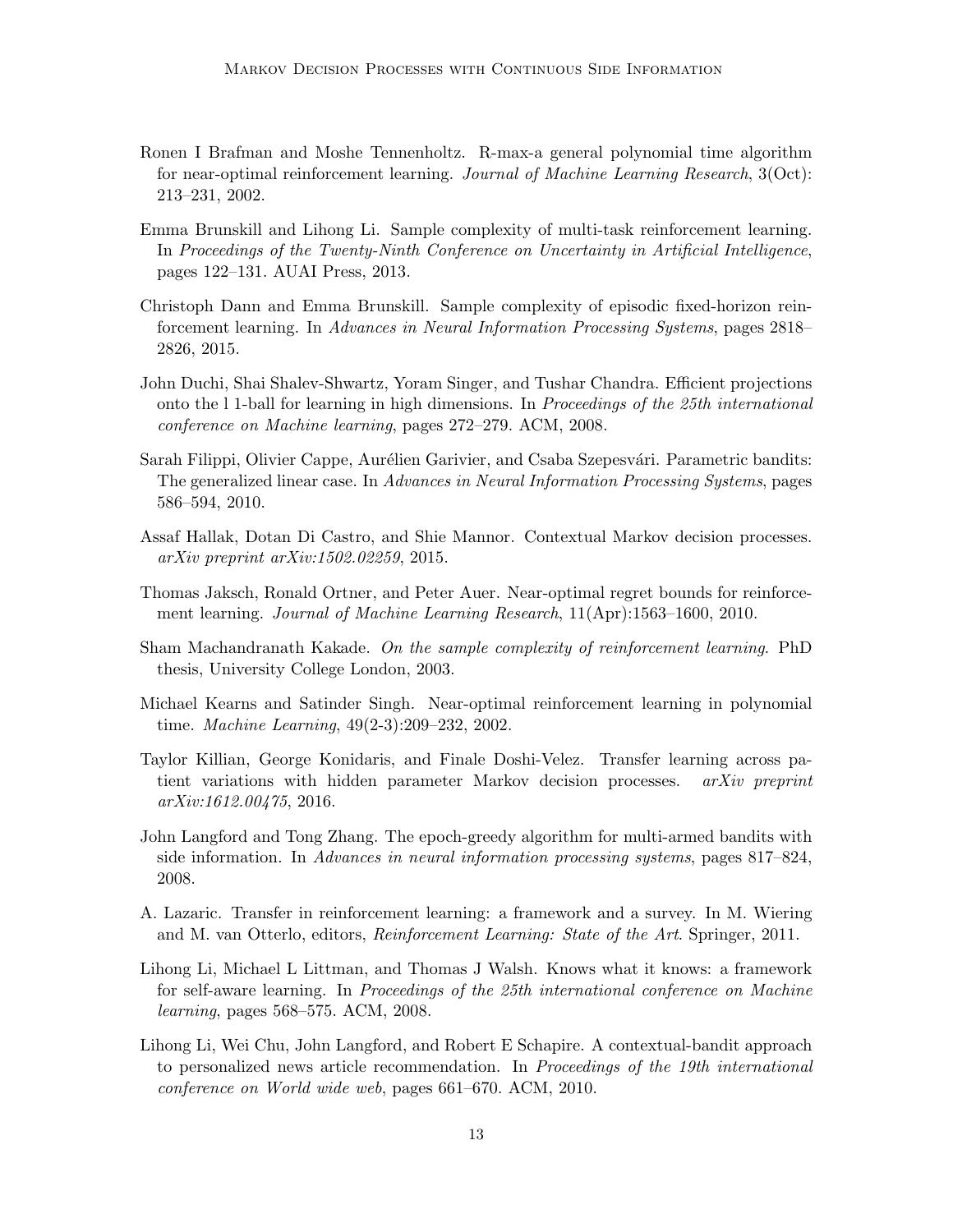- <span id="page-13-7"></span>MM Mahmud, Majd Hawasly, Benjamin Rosman, and Subramanian Ramamoorthy. Clustering Markov decision processes for continual transfer. arXiv preprint arXiv:1311.3959, 2013.
- <span id="page-13-8"></span>Jason Pazis and Ronald Parr. PAC optimal exploration in continuous space Markov decision processes. In AAAI, 2013.
- <span id="page-13-4"></span>Aleksandrs Slivkins. Contextual bandits with similarity information. Journal of Machine Learning Research, 15(1):2533–2568, 2014.
- <span id="page-13-0"></span>Alexander L Strehl and Michael L Littman. An analysis of model-based interval estimation for Markov decision processes. Journal of Computer and System Sciences, 74(8):1309– 1331, 2008.
- <span id="page-13-1"></span>Alexander L Strehl, Lihong Li, and Michael L Littman. Reinforcement learning in finite MDPs: PAC analysis. Journal of Machine Learning Research, 10(Nov):2413–2444, 2009.
- <span id="page-13-9"></span>István Szita and Csaba Szepesvári. Agnostic KWIK learning and efficient approximate reinforcement learning. In Proceedings of the 24th Annual Conference on Learning Theory, pages 739–772, 2011.
- <span id="page-13-6"></span>Matthew E Taylor and Peter Stone. Transfer learning for reinforcement learning domains: A survey. Journal of Machine Learning Research, 10(Jul):1633–1685, 2009.
- <span id="page-13-2"></span>M. Wainwright. High-Dimensional Statistics: A Non-Asymptotic Viewpoint. In preparation, 2017.
- <span id="page-13-5"></span>Thomas J Walsh, István Szita, Carlos Diuk, and Michael L Littman. Exploring compact reinforcement-learning representations with linear regression. In Proceedings of the Twenty-Fifth Conference on Uncertainty in Artificial Intelligence, pages 591–598. AUAI Press, 2009. A corrected version is available as Technical Report DCS-tr-660, Department of Computer Science, Rutgers University, December, 2009.

# <span id="page-13-3"></span>Appendix A. Proofs from Section [3](#page-2-0)

### A.1. Proof of Lemma [5](#page-5-1)

We adapt the analysis in [Kakade](#page-12-4) [\(2003\)](#page-12-4) for the episodic case which results in the removal of a factor of  $H$ , since complete episodes are counted as mistakes and we do not count every sub-optimal action in an episode. The detailed analysis is reproduced here for completeness. For completing the proof of Lemma [5,](#page-5-1) firstly, we will look at a version of simulation lemma from [Kearns and Singh](#page-12-3) [\(2002\)](#page-12-3). Also, for the complete analysis we will assume that the rewards lie between 0 and 1.

<span id="page-13-10"></span>**Definition 9 (Induced MDP)** Let M be an MDP with  $K \subseteq S$  being a subset of states. Given, such a set K, we define an induced MDP  $M_K$  in the following manner. For each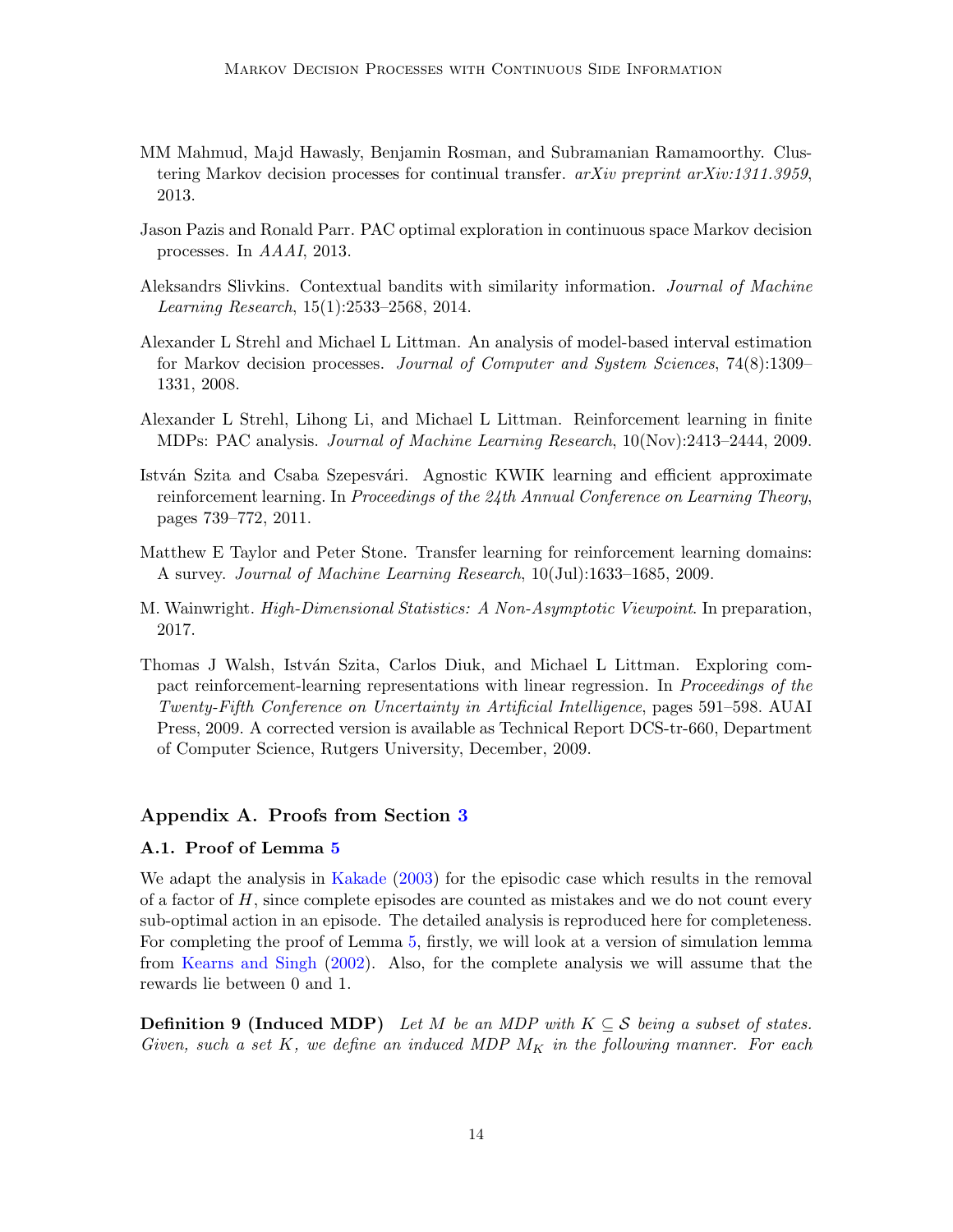$s \in K$ , define the values

$$
p_{M_K}(s'|s, a) = p_M(s'|s, a)
$$

$$
r_{M_K}(s, a) = r_M(s, a)
$$

For all  $s \notin K$ , define  $p_{M_K}(s'|s, a) = \mathbb{I}\lbrace s' = s \rbrace$  and  $r_{M_K}(s, a) = 1$ .

<span id="page-14-0"></span>Lemma 10 (Simulation lemma for episodic MDPs) Let M and M' be two MDPs with the same state-action space. If the transition dynamics and the reward functions of the two MDPs are such that

$$
||p_M(\cdot|s,a) - p_{M'}(\cdot|s,a)||_1 \le \epsilon_1 \,\,\forall s \in \mathcal{S}, a \in \mathcal{A}
$$

$$
|r_M(s, a) - r_{M'}(s, a)| \le \epsilon_2 \,\,\forall s \in \mathcal{S}, a \in \mathcal{A}
$$

then, for every (non-stationary) policy  $\pi$  the two MDPs satisfy this property:

$$
|V_M^{\pi} - V_{M'}^{\pi}| \le \epsilon_2 + H \epsilon_1
$$

**Proof** Consider  $\mathcal{T}_h$  to be the set of all trajectories of length h and let  $P_M^{\pi}(\tau)$  denote the probability of observing trajectory  $\tau$  in M with the behaviour policy  $\pi$ . Further, let  $U_M(\tau)$ the expected average reward obtained for trajectory  $\tau$  in MDP M.

$$
\begin{array}{rcl}\n|V_M^{\pi} - V_{M'}^{\pi}| & = & \left| \sum_{\tau \in \mathcal{T}_H} \left[ P_M^{\pi}(\tau) U_M(\tau) - P_M^{\pi}(\tau) U_{M'}(\tau) \right] \right| \\
& \leq & \left| \sum_{\tau \in \mathcal{T}_H} \left[ P_M^{\pi}(\tau) U_M(\tau) - P_M^{\pi}(\tau) U_{M'}(\tau) + P_M^{\pi}(\tau) U_{M'}(\tau) - P_{M'}^{\pi}(\tau) U_{M'}(\tau) \right] \right| \\
& \leq & \left| \sum_{\tau \in \mathcal{T}_H} \left[ P_M^{\pi}(\tau) (U_M(\tau) - U_{M'}(\tau)) \right] \right| + \left| \sum_{\tau \in \mathcal{T}_H} \left[ U_{M'}(\tau) (P_M^{\pi}(\tau) - P_{M'}^{\pi}(\tau)) \right] \right| \\
& \leq & \left| \sum_{\tau \in \mathcal{T}_H} P_M^{\pi}(\tau) \right| \epsilon_2 + \left| \sum_{\tau \in \mathcal{T}_H} \left[ P_M^{\pi}(\tau) - P_{M'}^{\pi}(\tau) \right] \right| \\
& \leq & \epsilon_2 + \left| \sum_{\tau \in \mathcal{T}_H} \left[ P_M^{\pi}(\tau) - P_{M'}^{\pi}(\tau) \right] \right|\n\end{array}
$$

The bound for the second term follows from the proof of Lemma 8.5.4 in [Kakade](#page-12-4) [\(2003\)](#page-12-4). Combining the two expressions, we get the desired result. **The Second Second** 

<span id="page-14-1"></span>**Lemma 11 (Induced inequalities)** Let  $M$  be an MDP with  $K$  being the set of known states. Let  $M_K$  be the induced MDP as defined in [9](#page-13-10) with respect to K and M. We will show that for any (non-stationary) policy  $\pi$ , all states  $s \in \mathcal{S}$ ,

$$
V^{\pi}_{M_K}(s) \geq V^{\pi}_M(s)
$$

and

$$
V_M^{\pi}(s) \ge V_{M_K}^{\pi}(s) - P_M^{\pi}[Escape\ to\ an\ unknown\ state | s_0 = s]
$$

where  $V_M^{\pi}(s)$  denotes the value of policy  $\pi$  in MDP M when starting from state s.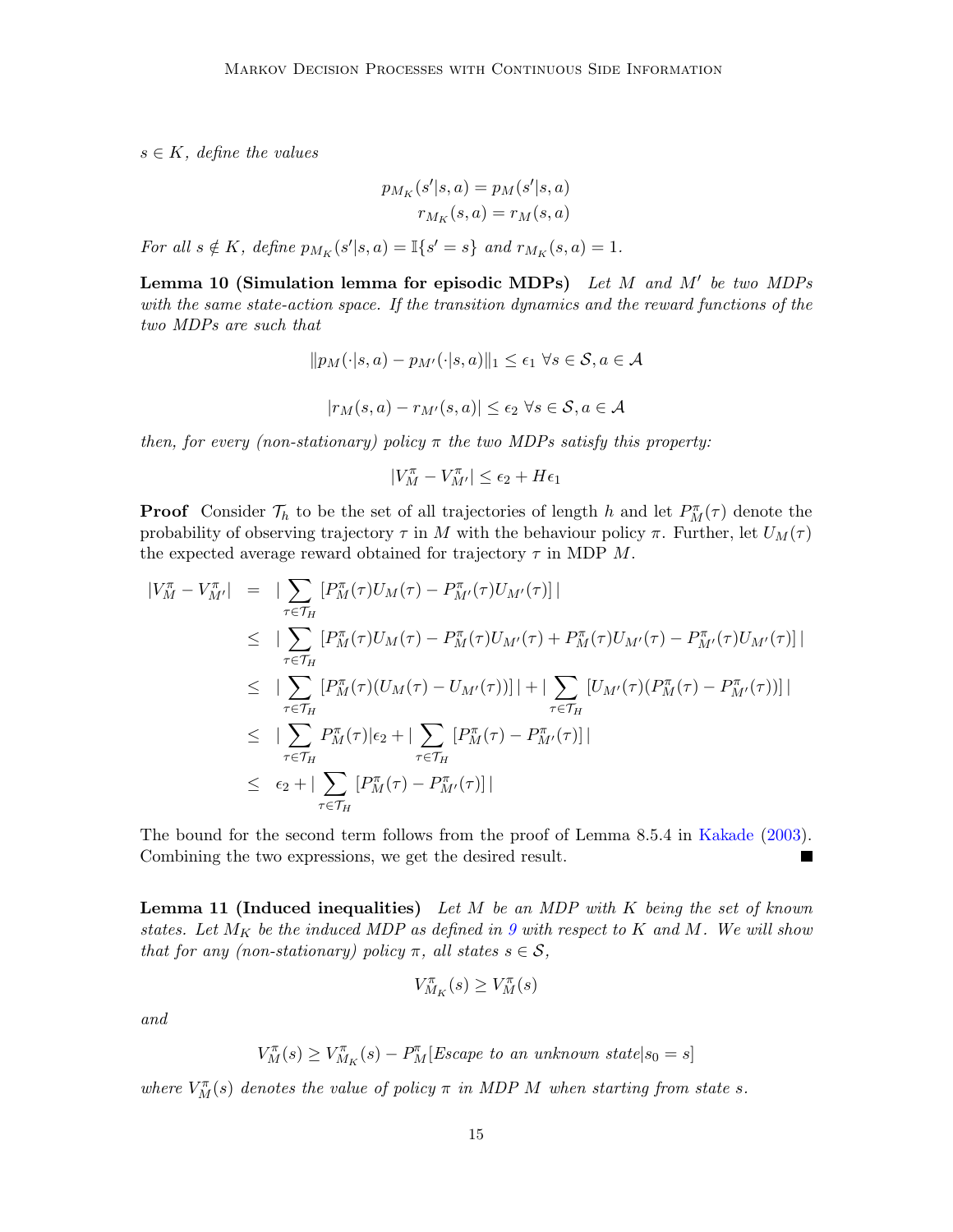Proof See Lemma 8.4.4 from [Kakade](#page-12-4) [\(2003\)](#page-12-4).

Corollary 12 (Implicit Explore and Exploit) Let M be an MDP with K as the set of known states and  $M_K$  be the induced MDP. If  $\pi^*_{M_K}$  and  $\pi^*_M$  be the optimal policies for  $M_K$  and M respectively, we have for all states s:

$$
V_M^{\pi_M^*}(s) \ge V_M^*(s) - P_M^{\pi}[E \text{scale to an unknown state} | s_0 = s]
$$

Proof Follows from Lemma 8.4.5 from [Kakade](#page-12-4) [\(2003\)](#page-12-4).

**Proof of Lemma [5](#page-5-1)** Let  $\pi_M^*$  be the optimal policy for M. Also, using the assumption about m, we have an  $\epsilon/2$ -approximation of  $M_K$  as the MDP  $M_K$ . Rmax computes the optimal policy for  $M_K$  which is denoted by  $\hat{\pi}$ . Then, by Lemma [10,](#page-14-0)

$$
V_{M_K}^{\hat{\pi}}(s) \geq V_{\hat{M}_K}^{\hat{\pi}}(s) - \epsilon/2
$$
  
\n
$$
\geq V_{\hat{M}_K}^{\pi_M^*}(s) - \epsilon/2
$$
  
\n
$$
\geq V_{M_K}^{\pi_M^*}(s) - \epsilon
$$

Combining this with Lemma [11,](#page-14-1) we get

$$
V_M^{\hat{\pi}}(s) \geq V_{M_K}^{\hat{\pi}}(s) - \mathbf{P}_M^{\pi}[\text{Escape to an unknown state}|s_0 = s]
$$
  
\n
$$
\geq V_{M_K}^{\pi_M^*}(s) - \epsilon - \mathbf{P}_M^{\pi}[\text{Escape to an unknown state}|s_0 = s]
$$
  
\n
$$
\geq V_M^*(s) - \epsilon - \mathbf{P}_M^{\pi}[\text{Escape to an unknown state}|s_0 = s]
$$

If this escape probability is less than  $\epsilon$ , then the desired relation is true. Therefore, we need to bound the number of episodes where this expected number is greater than  $\epsilon$ . Note that, due to balanced wandering, there can be at most  $mSA$  visits to unknown states for the Rmax algorithm. In the execution, the agent may encounter an extra  $H-1$  visits as the estimates are updated only after the termination of an episode.

Whenever this quantity is more than  $\epsilon$ , the expected number of exploration steps in  $mSA/\epsilon$  such episodes is at least  $mSA$ . By the Hoeffding's inequality, for N episodes, with probability, at least  $1 - \delta$ , the number of successful exploration steps is greater than

$$
N\epsilon-\sqrt{\frac{N}{2}\ln{\frac{1}{\delta}}}
$$

Therefore, if  $N = \mathcal{O}(\frac{mSA}{\epsilon})$  $\frac{SA}{\epsilon} \ln \frac{1}{\delta}$ , with probability at least  $1 - \delta$ , the total number of visits to an unknown state is more than  $mSA$ . Using the upper bound on such visits, we conclude that these many episodes suffice.

 $\blacksquare$ 

П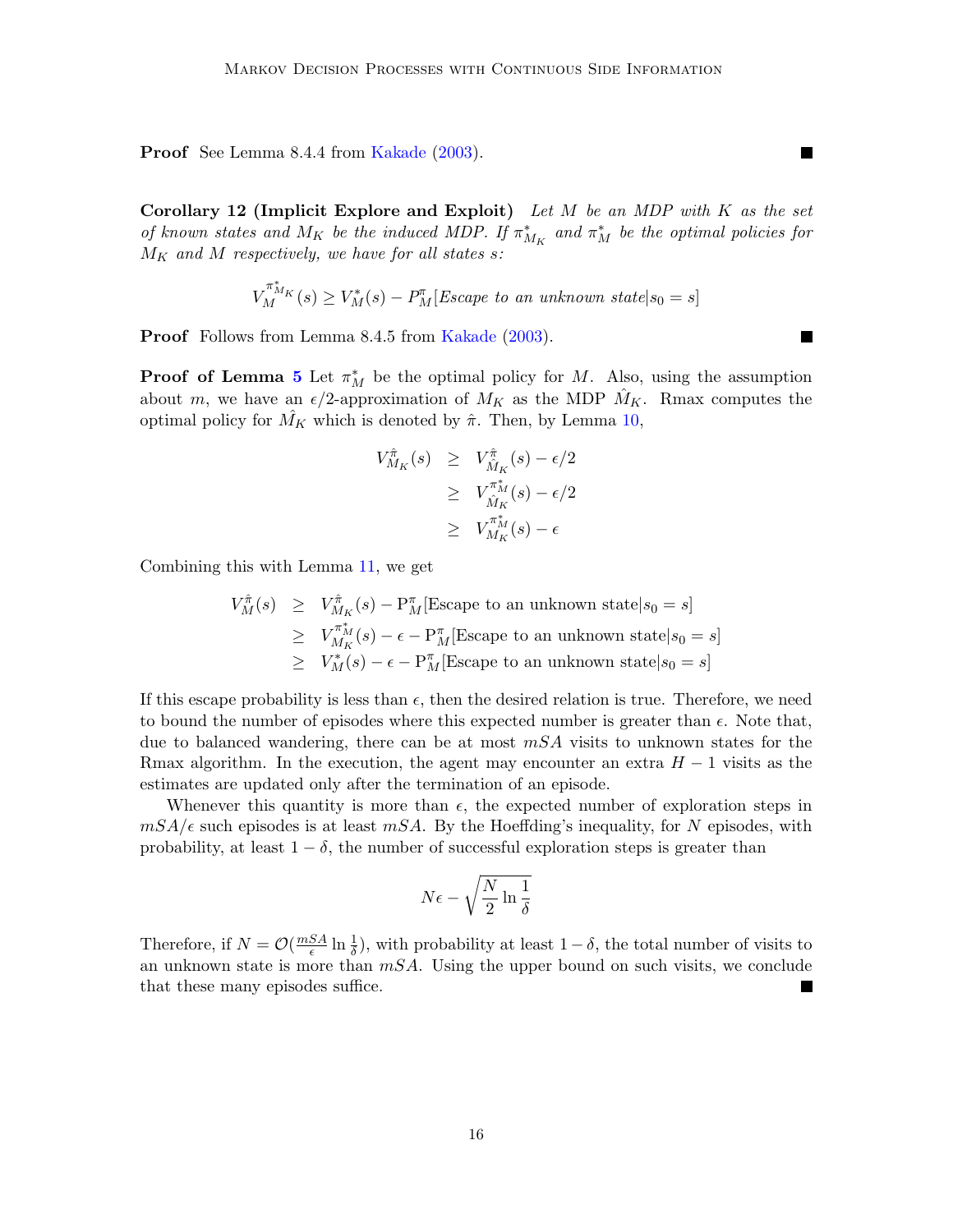## A.2. Proof of Theorem [4](#page-4-2)

We now need to compute the required resolution of the cover and the number of transitions  $m$  which will guarantee the approximation for the value functions as required in the previous lemma. The following is a key result:

**Lemma 13 (Cover approximation)** For a given CMDP and a finite cover, i.e.,  $C =$  $\cup_{i=1}^{N(C,r)} \mathcal{B}_i$  such that  $\forall i, \forall c_1, c_2 \in \mathcal{B}_i$ :

$$
||p^{c_1}(\cdot|s, a) - p^{c_2}(\cdot|s, a)||_1 \le \epsilon/8H
$$

and

$$
|r^{c_1}(s,a) - r^{c_2}(s,a)| \le \epsilon/8
$$

if the agent visit every state-action pair  $m = \frac{128(S \ln 2 + \ln \frac{SA}{\delta})H^2}{\epsilon^2}$  $\frac{1+\text{Im}\ \overline{\delta}}{\epsilon^2}$  times in a ball  $\mathcal{B}_i$  summing observations over all  $c \in \mathcal{B}_i$ , then, for any policy  $\pi$  and with probability at least  $1-2\delta$ , the approximate MDP  $\hat{M}_i$  corresponding to  $\mathcal{B}_i$  computed using empirical averages will satisfy

$$
|V^{\pi}_{M_c} - V^{\pi}_{\hat{M}_i}| \leq \epsilon/2
$$

for all  $c \in \mathcal{B}_i$ .

#### Proof

With each visit to a state action pair  $(s, a)$ , a transition to some  $s' \in S$  is observed for context  $c_t \in \mathcal{B}_i$  in  $t_{\text{th}}$  visit with probability  $p_{c_t}(s, a)$ . Let us encode this by an S-dimensional vector  $I_t$  with 0 at all indices except s'. After observing m such transitions, the next state distribution for any  $c \in \mathcal{B}_i$  is esitmated as  $p_{\hat{M}_i}(\cdot | s, a) = \frac{1}{m} \sum_{t=1}^m I_t$ . Now for all  $c \in \mathcal{B}_i$ ,

$$
\|p_{\hat{M}_i}(\cdot|s,a)-p^c(\cdot|s,a)\|_1 \le \|p_{\hat{M}_i}(\cdot|s,a)-\frac{1}{m}\sum_{t=1}^m p^{c_t}(\cdot|s,a)\|_1 + \epsilon/8H
$$

For bounding the first term, we use the Hoeffding's bound:

$$
P\Big[\|p_{\hat{M}_i}(\cdot|s,a) - \frac{1}{m}\sum_{t=1}^m p^{c_t}(\cdot|s,a)\|_1 \ge \epsilon\Big] = P\Big[\max_{s' \in A \subseteq S} (p_{\hat{M}_i}(s' \in A|s,a) - \frac{1}{m}\sum_{t=1}^m p^{c_t}(s' \in A|s,a)) \ge \epsilon/2\Big]
$$
  

$$
\le \sum_{s' \in A \subseteq S} P\Big[(p_{\hat{M}_i}(s' \in A|s,a) - \frac{1}{m}\sum_{t=1}^m p^{c_t}(s' \in A|s,a)) \ge \epsilon/2\Big]
$$
  

$$
\le (2^S - 2)\exp(-m\epsilon^2/2)
$$

Therefore, with probability at least  $1 - \delta/2$ , for all  $s \in \mathcal{S}, a \in \mathcal{A}$ , we have:

$$
||p_{\hat{M}_i}(\cdot|s,a) - p^c(\cdot|s,a)||_1 \le \sqrt{\frac{2(S\ln 2 + \ln 2SA/\delta)}{m}} + \epsilon/8H
$$

If  $m = \frac{128(S \ln 2 + \ln \frac{SA}{\delta})H^2}{\epsilon^2}$  $\frac{2 \pi \ln \frac{1}{\delta} H}{\epsilon^2}$ , the error becomes  $\epsilon/4H$ . One can easily verify using similar arguments that, the error in rewards for any context  $c \in \mathcal{B}_i$  is less than  $\epsilon/4$ .

П

By using the simulation lemma [10,](#page-14-0) we get the desired result.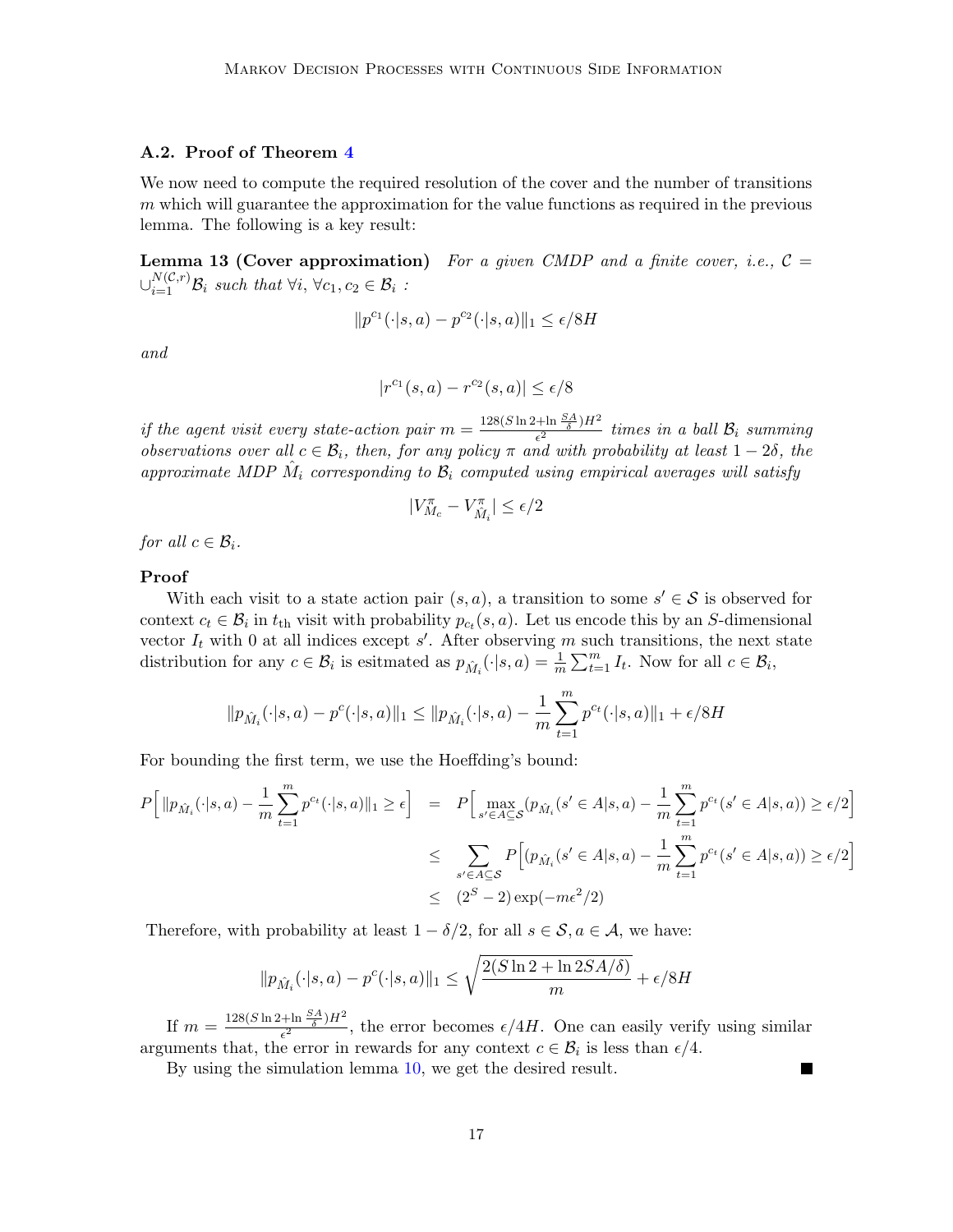

<span id="page-17-1"></span>Figure 1: Hard instances for episodic MDP [\(Dann and Brunskill,](#page-12-1) [2015\)](#page-12-1). The initial state 0 moves to a uniform distribution over states 1 to  $n$  regardless of the action, and states  $+/-$  are absorbing with 1 and 0 rewards respectively. States 0 to n have 0 reward for all actions. Each state  $i \in [n]$  essentially acts as a hard bandit instance, whose A actions move to + and  $-$  randomly. Action  $a_0$  satisfies  $p(+|i, a_0) = \frac{1}{2} + \frac{\epsilon'}{2}$  $\frac{\epsilon'}{2}$  and there is at most one other action  $a_i$  with  $p(+|i, a_i) = \frac{1}{2} + \epsilon'.$ Any other action  $a_j$  satisfies  $p(+|i, a_j) = \frac{1}{2}$ .

# <span id="page-17-0"></span>Appendix B. Lower bound analysis

The key construction in the proof is to embed multiple MDP learning problems in a CMDP, such that the agent has to learn the optimal policy in each MDP separately. We start with the lower bound for learning in episodic MDPs. See Figure [1](#page-17-1) and its caption for details. The construction is due to [Dann and Brunskill](#page-12-1) [\(2015\)](#page-12-1) and we adapt their lower bound statement to our setting in Theorem [14.](#page-17-2)

<span id="page-17-2"></span>Theorem 14 (Lower bound for episodic MDP [\(Dann and Brunskill,](#page-12-1) [2015\)](#page-12-1)) There exists constants  $\delta_0, \epsilon_0$ , such that for every  $\delta \in (0, \delta_0)$  and  $\epsilon \in (0, \epsilon_0)$ , any algorithm that satisfies a PAC guarantee for  $(\epsilon, \delta)$  and computes a sequence of deterministic policies, there is a hard instance  $M_{hard}$  so that  $\mathbb{E}[B] = \Omega\left(\frac{SA}{\epsilon^2}\right)$  $\left(\frac{SA}{\epsilon^2}\right)$ , where  $B$  is the number of sub-optimal episodes. The constants can be chosen as  $\delta_0 = \frac{e^{-4}}{80}$  $\delta_0 = \frac{e^{-4}}{80}$  $\delta_0 = \frac{e^{-4}}{80}$ ,  $\epsilon_0 = \frac{H-2}{640He^4}$ .

Now we discuss how to populate the context space with these hard MDPs. Note in Figure [1](#page-17-1) that, the agent does not know which action is the most rewarding  $(a_i)$ , and the adversary can choose i to be any element of  $[A]$  (which is essentially choosing an instance from a family of MDPs). In our scenario, we would like to allow the adversary to choose the MDP *independently* for each individual packing point to yield a lower bound linear in the packing number. However, this is not always possible due to the smoothness assumption, as committing to an MDP at one point may restrict the adversary's choices at another point.

To deal with this difficulty, we note that any pair of hard MDPs differ from each other by  $O(\epsilon')$  in transition distributions. Therefore, we construct a packing of C with radius  $r = 8\epsilon'$ , defined as a set of points Z such that any two points in Z are at least r away from

<span id="page-17-3"></span><sup>4.</sup> The lower bound here differs from that in the original paper by  $H^2$ , because our value is normalized (see Eq.[\(1\)](#page-2-1)), whereas they allow the magnitude of value to grow with  $H$ .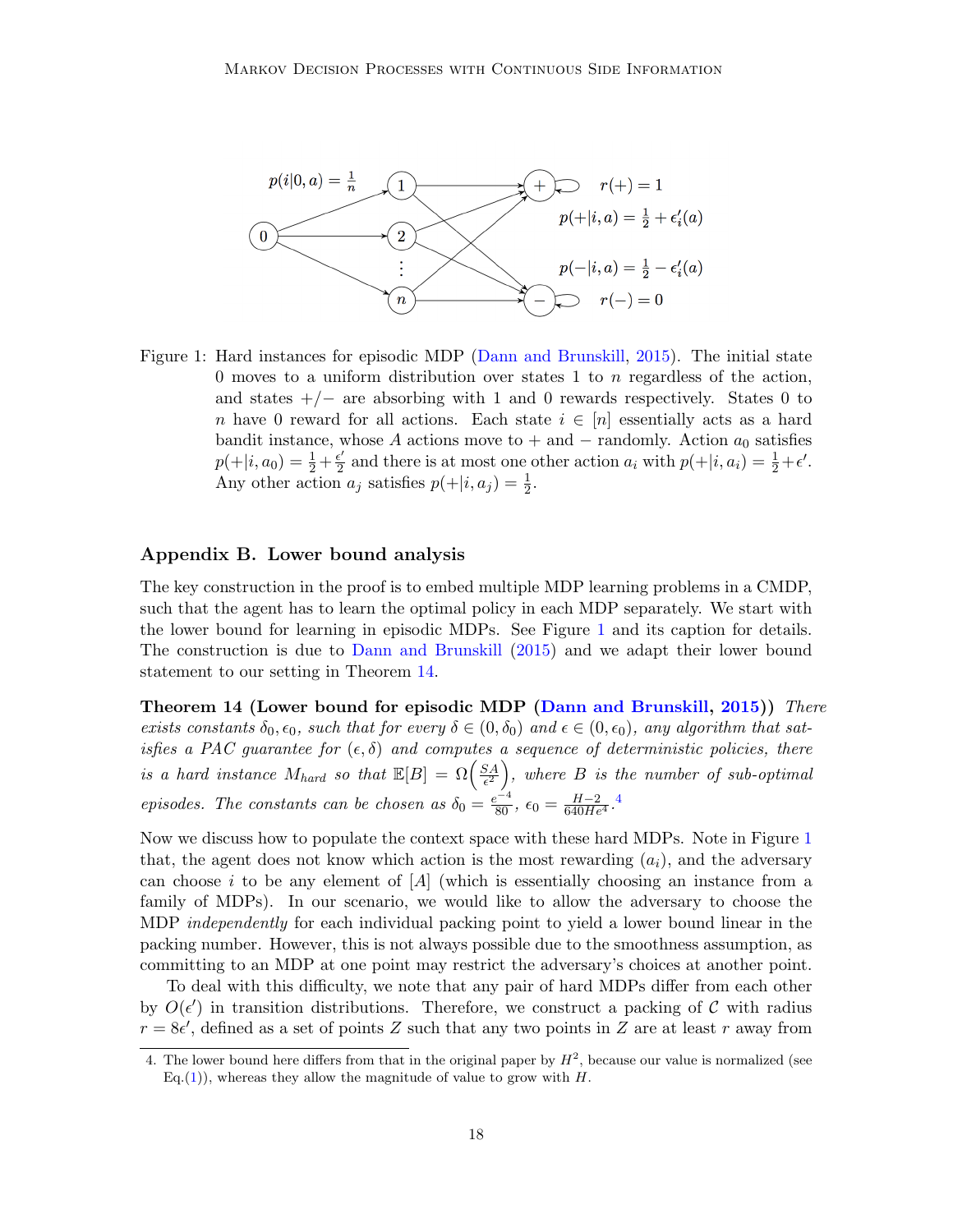each other. The maximum size of such  $Z$  is known as the *packing number*:

$$
\mathcal{D}(\mathcal{C}, r) = \max\{|Z| : Z \text{ is an } r\text{-packing of } C\},\
$$

which is related to the covering number as  $N(\mathcal{C}, r) \leq \mathcal{D}(\mathcal{C}, r)$ . The radius r is chosen to be  $O(\epsilon')$  so that arbitrary choices of hard MDP instances at different packing points always satisfy the smoothness assumption (recall that  $L_p = 1$ ). Once we fix the MDPs for all  $c \in Z$ , the MDP for  $c \in \mathcal{C} \setminus Z$  is specified as follows: for state i and action a,

<span id="page-18-1"></span>
$$
p_c(+|i,a) = \max_{c' \in Z} \max(1/2, p_{c'}(+|i,a) - \phi(c,c')/2).
$$

Essentially, as we move away from a packing point, the transition to  $+/-$  become more uniform. We can show that:

**Claim 1[5](#page-18-0)** The CMDP defined above is satisfies Definition [3](#page-2-2) with constant  $L_p = 1.5$ 

Proof We need to prove that the defined contextual MDP, satisfies the constraints in Definition [3.](#page-2-2) Let us assume that the smoothness assumption is violated for a context pair  $(c_1, c_2)$ . The smoothness constraints for rewards are satisfied trivially for any value of  $L_r$ as they are constant. This implies that there exists state  $i \in [n]$  and action a such that

$$
||p_{c_1}(\cdot|i, a) - p_{c_2}(\cdot|i, a)||_1 > \phi(c_1, c_2)
$$
  
\n
$$
\Rightarrow 2|p_{c_1}(+|i, a) - p_{c_2}(+|i, a)| > \phi(c_1, c_2)
$$

We know that,  $p_c(+|i, a) \in [1/2, 1/2 + \epsilon']$ , which shows that  $\phi(c_1, c_2) < 2\epsilon'$ . Without loss of generality, assume  $p_{c_1}(+|i, a) > p_{c_2}(+|i, a)$  which also leads to

$$
p_{c_1}(+|i, a) > 1/2
$$
  

$$
\Rightarrow \exists c_0 \in Z \text{ such that } \phi(c_1, c_0) < 2\epsilon'
$$

By triangle inequality, we have

$$
\phi(c_2, c_0) < 4\epsilon'
$$

Now,  $\forall c'_0 \in Z$ , such that  $\phi(c'_0, c_0) \geq 8\epsilon'$ , by triangle inequality, we have

$$
\phi(c'_0, c_1) > 6\epsilon'
$$
  

$$
\phi(c'_0, c_2) > 4\epsilon'
$$

This simplifies the definition of  $p_c(+|i, a)$  for  $c = c_1, c_2$  to

$$
p_c(+|i,a) = \max(1/2, p_{c_0}(+|i,a) - \phi(c_0, c)/2)
$$

Now,

$$
|p_{c_1}(+|i, a) - p_{c_2}(+|i, a)| = p_{c_1}(+|i, a) - p_{c_2}(+|i, a)
$$
  
\n
$$
= p_{c_0}(+|i, a) - \phi(c_0, c_1)/2 - \max(1/2, p_{c_0}(+|i, a) - \phi(c_0, c_2)/2)
$$
  
\n
$$
\leq p_{c_0}(+|i, a) - \phi(c_0, c_1)/2 - (p_{c_0}(+|i, a) - \phi(c_0, c_2)/2)
$$
  
\n
$$
= \frac{1}{2}(\phi(c_0, c_2) - \phi(c_0, c_1)) \leq \phi(c_1, c_2)/2
$$

<span id="page-18-0"></span>5. The reward function does not vary with context, hence, reward smoothness is satisfied for all  $L_r \geq 0$ .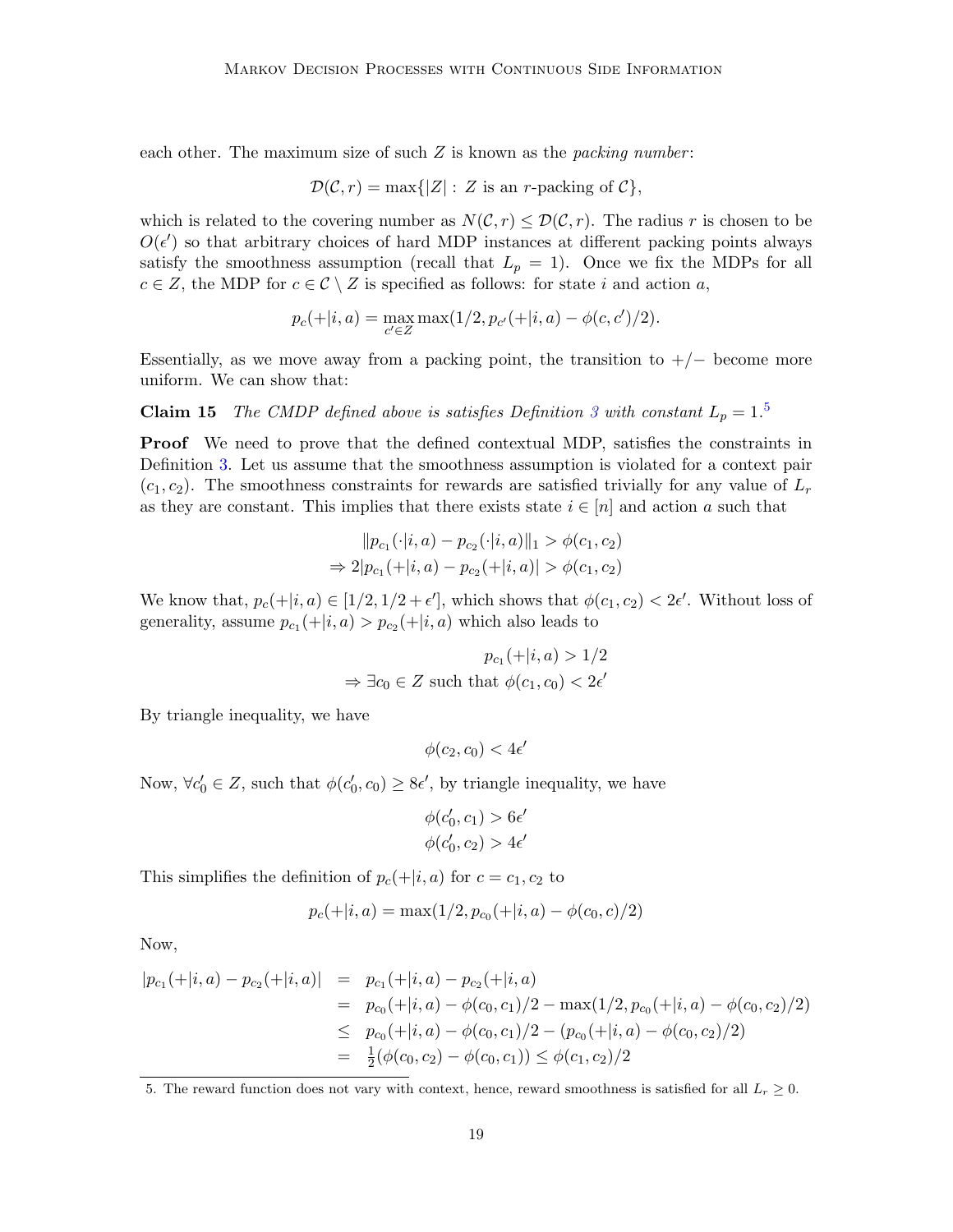which leads to a contradiction.

We choose the context sequence given as input to be repetitions of an arbitrary permutation of Z. Therefore, our construction populates a set of packing points in the context space with hard MDPs. We claim that these instances are independent of each other from the algorithm's perspective. To formalize this statement, let  $Z$  be the  $8\epsilon'$ -packing as before. The adversary makes the choices of the instances at each context  $c \in \mathbb{Z}$ , as follows: Select an MDP from the family of hard instances described in Figure [1](#page-17-1) where the optimal action from each state in  $\{1, \ldots, n\}$  is chosen randomly and independently from the other assignments. The parameter  $\epsilon'$  deciding the difference in optimality of actions in Figure [1](#page-17-1) is taken as  $\frac{160He^{4}}{(H-2)}$ . The expression is obtained by using the construction of Theorem [14.](#page-17-2)

We denote these instances by the set  $\mathcal I$  and an individual instance by  $\mathcal I_z$ . Let  $z =$  $\{z_1, z_2, \ldots, z_{|Z|}\}\$ be the random vector denoting the optimal actions chosen for the MDPs corresponding to the packing points. By construction, we have a uniform distribution  $\Gamma \equiv \Gamma_1 \times \Gamma_2 \times \ldots \Gamma_{|Z|}$  over these possible set of instances  $\mathcal{I}_z$ . From Claim [15,](#page-18-1) any assignment of optimal actions to these packing points would define a valid smooth contextual MDP. Further, the independent choice of the optimal actions makes MDPs at each packing point at least as difficult as learning a single MDP. Formally, let the sequence of transitions and rewards observed by the learning agent for all packing points be  $T \equiv \{\tau_1, \tau_2, \ldots, \tau_{|Z|}\}.$  Due to the independence between individual instances, we can see that:

$$
P_{\Gamma}[\tau_1|\tau_2,\tau_3,\ldots,\tau_{|Z|}] \equiv P_{\Gamma_1}[\tau_1]
$$

where  $P_{\Gamma}[\tau_i]$  denotes the distribution of trajectories  $\tau_i$ . Thus, we cannot deduce anything about the optimal actions for one point by observing trajectories from MDP instances at other packing points. With respect to this distribution, learning in the contextual MDP is equivalent to or worse than simulating a PAC algorithm for a single MDP at each of these packing points. For any given contextual MDP algorithm Alg, we have:

$$
\mathbb{E}_{\Gamma}[B_i] = \mathbb{E}_{\Gamma_{-i}}[\mathbb{E}_{\Gamma_i,\text{Alg}}[B_i|T_{-i}]] \geq \mathbb{E}_{\Gamma_{-i}}[\mathbb{E}_{\Gamma_1,\text{Alg*}}[B_i]]
$$

where  $\text{Alg}^*$  is an optimal single MDP learning algorithm. The expectation is with respect to the distribution over the instances  $\mathcal{I}_z$  and the algorithm's randomness. From Theorem [14,](#page-17-2) we can lower bound the expectation on the right hand side of the inequality by  $\Omega\left(\frac{SA}{\epsilon^2}\right)$  $\frac{SA}{\epsilon^2}\bigg).$ 

The total number of mistakes is lower bounded as:

$$
\mathbb{E}_{\Gamma}[\sum_{i=1}^{|Z|} B_i] = \sum_{i=1}^{|Z|} \mathbb{E}_{\Gamma}[B_i] \ge \Omega\left(\frac{|Z|SA}{\epsilon^2}\right)
$$

Setting  $|Z| = \mathcal{D}(\mathcal{C}, \epsilon_1) \leq \mathcal{N}(\mathcal{C}, \epsilon_1)$  gives the stated lower bound with  $\epsilon_1 = 8\epsilon'$ .

### <span id="page-19-0"></span>Appendix C. Proof of the Theorem [7](#page-8-0)

In this section, we present the proof of our KWIK bound for learning transition probabilities. Our proof uses a reduction technique that reduces the vector-valued label setting to the scalar setting, and combines the KWIK bound for scalar labels given by [Walsh et al.](#page-13-5) [\(2009\)](#page-13-5).

**The State**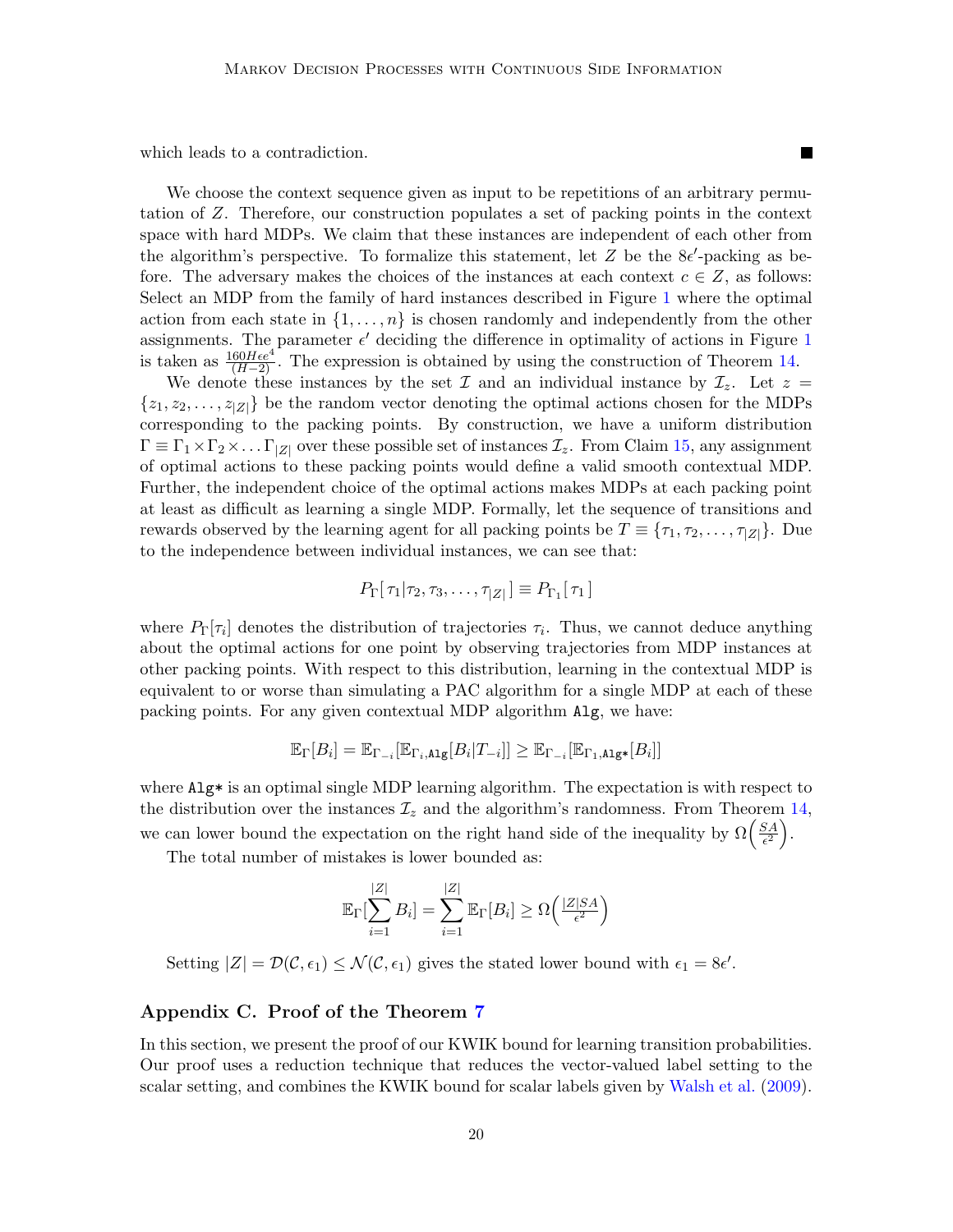**Proof** Fix a state action pair  $(s, a)$ . Consider a sequence of contexts  $c_1, c_2, ...$  for which the transitions were observed for pair  $(s, a)$ . Given a new context c, we want to estimate:

$$
p^c(\cdot|s, a) = c^{\top} P(s, a)
$$

In our KWIK LR algorithm, this is estimated as:

$$
\hat{p}^c(\cdot|s,a) = c^\top Q(s,a)W(s,a)
$$

where  $Q(s, a)$  and  $W(s, a)$  are as described in Section [4.1.](#page-6-3)

We wish to bound the  $\ell_1$  error between  $\hat{p}^c(\cdot|s, a)$  and  $p^c(\cdot|s, a)$  for all c for which a prediction is made. We know that

$$
||p^{c}(\cdot|s,a) - \hat{p}^{c}(\cdot|s,a)||_{1} = \sup_{f \in \{-1,1\}^{S}} (p^{c}(\cdot|s,a) - \hat{p}^{c}(\cdot|s,a))f.
$$
 (6)

This representation of  $\ell_1$ -norm can be used to prove a tighter KWIK bound for learning transition probabilities. For every fixed  $f \in \{-1,1\}^S$ , we formulate a new linear regression problem with feature-label pair:

<span id="page-20-0"></span> $(c, yf)$ .

Recall that  $y = (\{\mathbb{I}[s_{\text{next}} = s']\}_{\forall s' \in \mathcal{S}})^\top$  is the vector label of real interest, and f projects y to a scalar value. Algorithm [3](#page-9-0) can be viewed as implicitly running this regression thanks to linearity: since Q only depends on input contexts and W is linear in y,  $\hat{p}^c(\cdot|s,a) f$  is simply equal to the linear regression prediction for the problem  $(c, yf)$ . As a result, the KWIK bound for the problem  $(c, yf)$  (which we establish below) automatically applies as a property of  $\hat{p}^c(\cdot|s, a) f$ . Taking union bound over all  $f \in \{-1, 1\}^S$  yields the desired  $\ell_1$ error guarantee for  $\hat{p}^c(\cdot|s, a)$  thanks to Equation [6.](#page-20-0)

Now we establish the KWIK guarantee for the new regression problem. The groundtruth (expected) label is

$$
p^{c}(\cdot|s,a)f = c^{\top}(P(s,a)f) := c^{\top}\theta^{f}.
$$
\n<sup>(7)</sup>

The noise in the label is then

<span id="page-20-1"></span>
$$
\eta^f := (y - p^c(\cdot | s, a))f. \tag{8}
$$

This noise has zero-mean and constant magnitude:  $|\eta^f| \le ||y - p^c(\cdot|s, a)||_1 ||f||_{\infty} \le 2$ .

With the above conditions, we can invoke the KWIK bound for scalar linear regression from [Walsh et al.](#page-13-5) [\(2009\)](#page-13-5):

Theorem 16 (KWIK bound for linear regression [\(Walsh et al.,](#page-13-5) [2009\)](#page-13-5)) Suppose the observation noise in a noisy linear regression problem has zero-mean and its absolute value is bounded by  $\beta$ . Let M be an upper bound on the  $\ell_2$  norm of the true linear coefficients. For any  $\delta' > 0$  and  $\epsilon > 0$ , if the KWIK linear regression algorithm is executed with  $\alpha_0 = \min\{b_1 \frac{\epsilon^2}{dM}, b_2 \frac{\epsilon^2}{M \log(\epsilon)}\}$  $\frac{\epsilon^2}{M \log(d/\delta')}$ ,  $\frac{\epsilon}{2M}$ , with suitable constants  $b_1$  and  $b_2$ , then the number of  $\perp$ 's will be  $O(M^2 \max\{\frac{d^3}{\epsilon^4})\}$  $\frac{d^3}{\epsilon^4}, \frac{d\log^2(d/\delta')}{\epsilon^4}$  $\frac{\mathcal{A}(d/\delta')}{\epsilon^4}$ }), and with probability at least  $1-\delta'$ , for each sample  $x_t$  for which a prediction is made, the prediction is  $\epsilon$ -accurate.